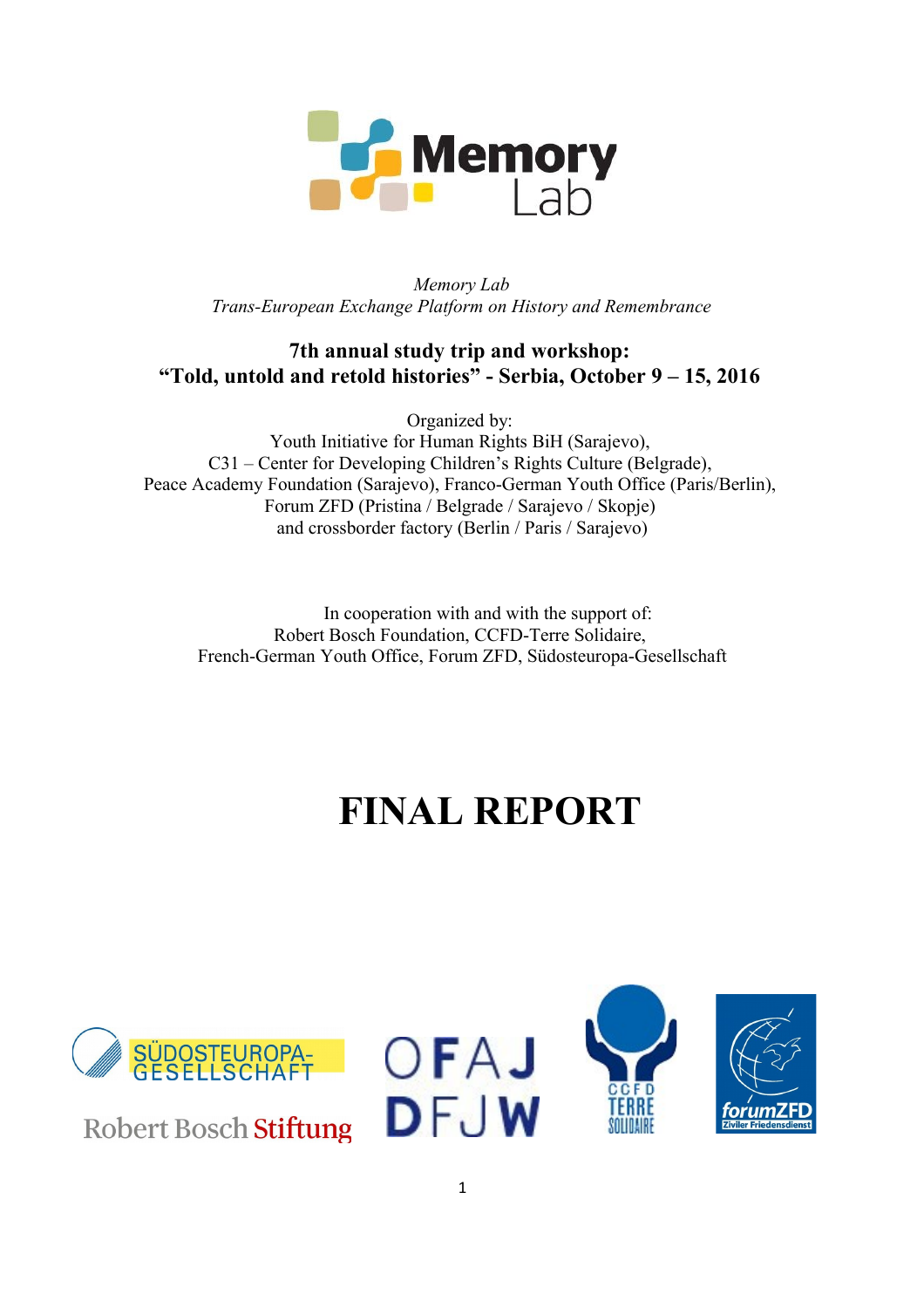*Memory Lab Trans-European Exchange Platform on History and Remembrance*

#### **7th annual study trip and workshop "Told, untold and retold histories": Serbia, October 9 – 15, 2016**

Organized by the Youth Initiative for Human Rights BiH (Sarajevo), C31 – Center for Developing Children's Rights Culture (Belgrade), Peace Academy Foundation (Sarajevo), French-German Youth Office (Paris/Berlin), Forum ZFD (Pristina / Belgrade / Sarajevo / Skopje) and crossborder factory (Berlin / Paris / Sarajevo) In cooperation with and with the support of: Robert Bosch Foundation, CCFD-Terre Solidaire, Franco-German Youth Office, Forum ZFD, and Südosteuropa-Gesellschaft

## **FINAL REPORT**

#### Content:

I. Aims of the  $7<sup>th</sup>$  workshop and study trip

II. Background

III. Participants

IV. The program

- 1. Preparation
- 2. The general topic and structure
- 3. Main parts:
- 3.1. Exploring Vojvodina
- 3.2. Exploring Belgrade
- 3.3. Exploring Kragujevac
- 3.4. Networking / Memory Lab / Future projects
- 4. Visibility

V. Evaluation by the participants

- VI. Conclusions and perspectives
- VII. Annexes
	- 1. Organization team
	- 2. Program
	- 3. Participants
	- 4. Summaries of the topic-groups
	- 5. Evaluations by the participants (separate pdf-document)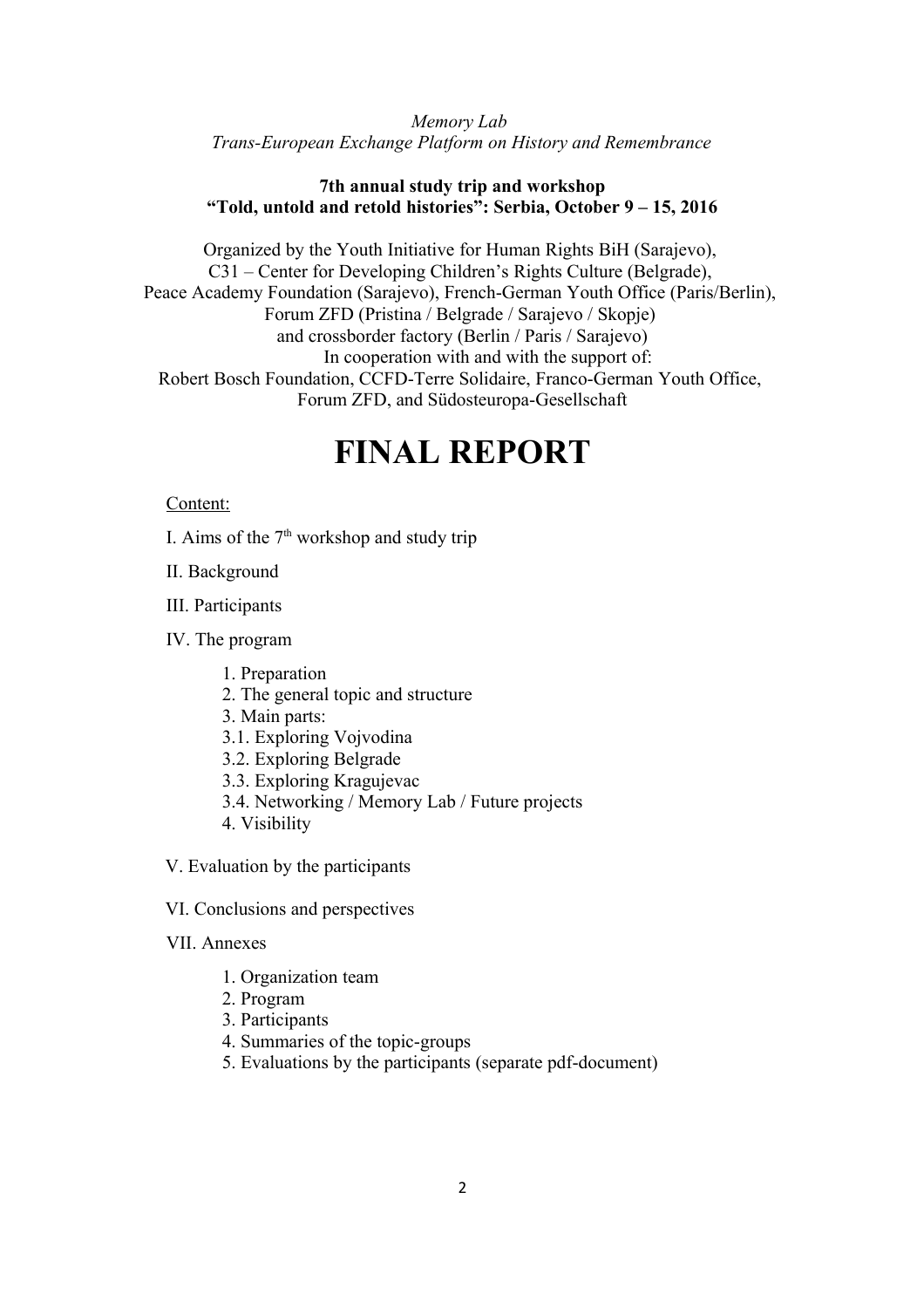## **I. Aims of the 7th workshop and study trip**

#### **General aim:**

The trans-European exchange platform "Memory Lab" (named "Dealing with difficult pasts in Western Europe and the Western Balkans" until 2013) brings together organizations, institutions and persons working on memory sites and remembrance education in the Western Balkans and in Western/Central Europe, and promotes thereby exchange, cooperation and critical understanding of remembrance and history in Europe. The platform is mainly organized around annual study trips and workshops which are particular important occasions for mutual learning through the sharing of experiences and practices. The platform and the annual meetings aim to overcome existing gaps of knowledge, to strengthen constructive dealing-with-the-past-approaches as means for sustainable peace- and democracy-building, and to contribute to cooperation and understanding processes within South Eastern Europe and Europe in general and to the integration of the countries of the former Yugoslavia into a shared European civil society and memory space.

#### **Specific aims:**

- To explore and discuss current memorialization processes in Serbia, related to the Second World War, the Socialist Yugoslavia and the Yugoslav break-up wars of the 1990s
- To explore and discuss these memorialization processes in Serbia in the perspective of *told, untold and retold histories*
- To connect the question of told, untold and retold stories with memorialization processes in other European countries and with personal experiences from the participants in relation to their respective home countries
- To deepen contacts and cooperation and to provide a space to develop future activities between the participants of the platform

## **II. Background**

Dealing with the past (DwP) is a very sensitive issue in the countries of the former Yugoslavia, as the wounds of the wars of the 1990s are still fresh and linked with often conflicting memories. In Western and Central Europe, although there has been no war in the last sixty years, memory questions often also remain sensitive, for example concerning the Second World War and the crimes linked to communism or colonialism. Even if each country has its specific situation and if the distance of war differs in Western/Central Europe and the Western Balkans, a lot of questions are nevertheless similar: How to deal with difficult past(s)? How to face the reluctance of people to deal with the past? What is the place and the role of memory sites in DwP-processes? What are possibilities and challenges of pedagogical and educational approaches at and around this kind of places, especially for young people? To what extent can memory sites bring conflicting memories together? If international cooperation in the field of DwP is quite well developed within the EU, exchanges in this field within SEE and also between SEE and the EU-countries are still quite rare. This mutual absence of relations and knowledge is reflecting the still existing gaps between the countries of former Yugoslavia and between these countries and the rest of Europe. Also in the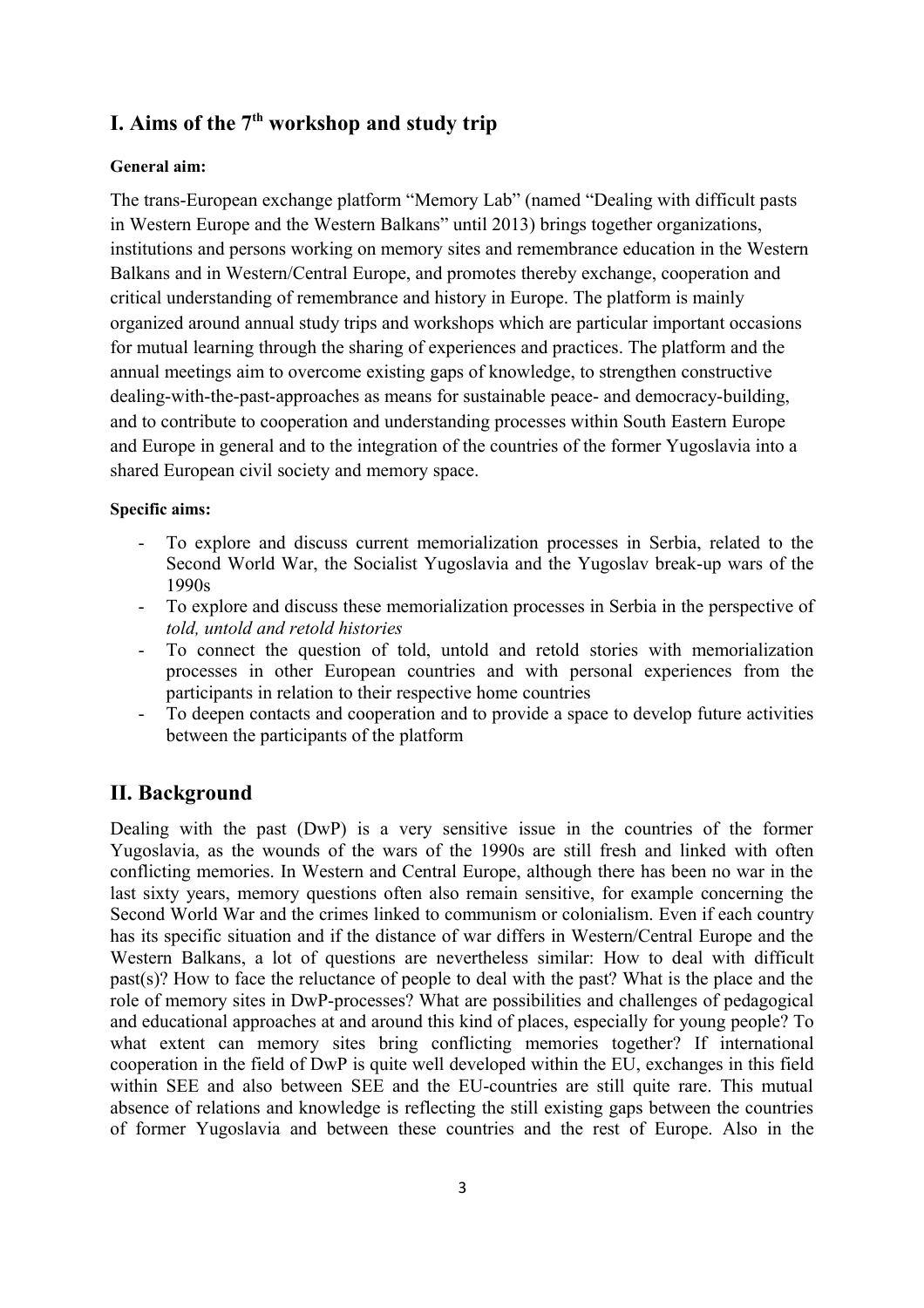perspective of the European integration of the countries of former Yugoslavia, it appears to be urgent to create regular opportunities for initiatives committed to a constructive DwP to meet, to learn from each other and to develop common activities. In this framework the general purpose of the platform is to bring together initiatives in the field of dealing with difficult pasts (wars and dictatorships during different periods of the 20th century) from different countries of Western/Central Europe and the Western Balkans and to establish a long-term process of exchange and cooperation between them in order to facilitate contact, exchange experiences, overcome gaps of knowledge, learn from each other, mutually build capacities and carry out common projects and activities. The platform aims to strengthen a critical understanding of history and remembrance and constructive dealing-with-the-past-approaches as means for sustainable peace- and democracy-building, to contribute to cooperation and understanding processes within South Eastern Europe and Europe in general and to the integration of the countries of the former Yugoslavia into a common European civil society and memory space.

The annual study trips and workshops of Memory Lab alternate every year between South Eastern Europe and Western Europe. Numerous bilateral or multilateral cooperation and activities involving different participating organizations have resulted from the annual meetings. After trips including visits in Bosnia and Herzegovina, Croatia, France, Germany, Kosovo, Macedonia and Belgium, the  $7<sup>th</sup>$  annual trip and workshop took place in Serbia.

## **III. Participants**

Participants are representatives of memorial centers, historical museums, NGOs and other organizations/initiatives/individuals from the Western Balkans and from Western/Central Europe, acting practically in the field of dealing with the past, especially around memory sites and in the educational field. The involved persons and organizations are working on different "difficult pasts" related to the history of Europe in the 20th century (First World War, Second World War, communist dictatorships, Yugoslav break-up wars of the 1990s): this diversity reflects the complexity of European history and has also proven to be very stimulating and enriching for the working process. At the workshop and study trip 2016, 41 persons have been participating: 13 persons from Bosnia and Herzegovina, 4 from Croatia, 1 from Kosovo, 2 from Macedonia, 5 from Serbia, 2 from Belgium, 5 from France, 6 from Germany, 1 from the United Kingdom, 1 from Spain and 1 from The Netherlands). 27 of the 41 participants had already participated in one of the previous study trips/workshops, what means that 14 persons have participated for the first time. That combination of "old" and "new" participants guarantees on the one hand a continuation and deepening of the existing contacts and work, and on the other hand the integration of new participants in a group which aims to be open for new persons, contacts and ideas. Concerning the choice of the participants in 2016, for the second time, it was not done by direct invitation, but by open call for applications for interested persons to apply by filling in and sending an application. The organization team received a large number of applications, but unfortunately could not accept all those who applied, the selection of candidates on the following basis:

a) General criteria for the constitution of the group:

- Practitioners who are dealing with history and memory work in Europe, especially in memorials, museums, and civil society organizations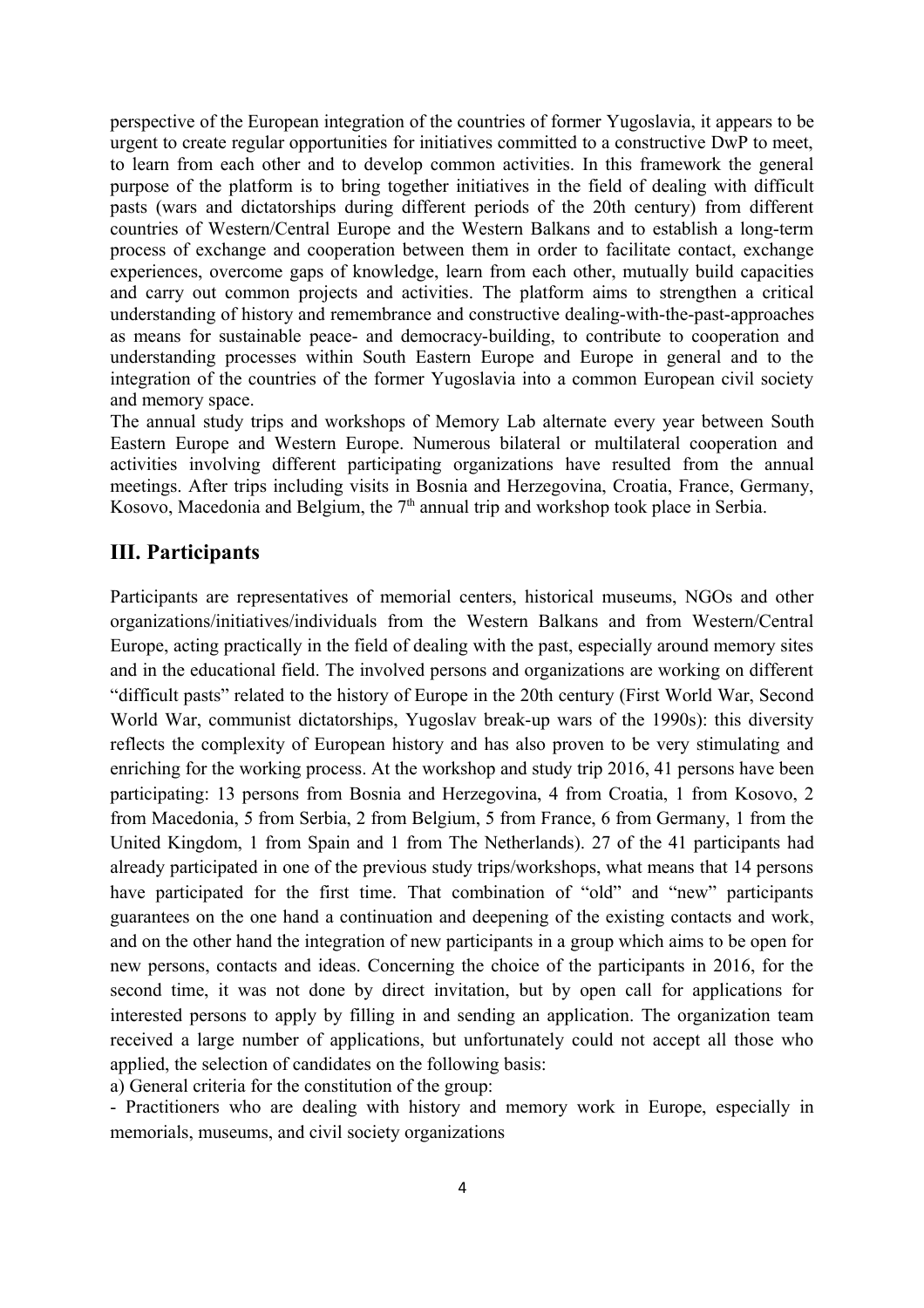- The group should be constituted by approx. 2/3 of "old" participants (who have participated at one or several of the former annual Memory Lab study trips/workshops) and of 1/3 of "new" participants

- Different countries need to be represented in the group

- The total number of participants should not exceed 40 persons

b) Individual criteria for the applicants:

- Concrete / practical link to memory work

- For "old" participants: Own commitment to Memory Lab (for example organization of joint activities with other Memory Lab associates), and benefit for one's own work / For new participants: potential own commitment to Memory Lab, and potential benefit for own work.

The list with the participants can be found in the annexes at the end of this report.

#### **IV. The program**

#### **1. The preparation**

The organization team gathered from 18 to 20 March 2016 in Belgrade in order to prepare the study visit and workshop in Serbia in October 2016. The detailed aims, structure and content of the 2016-program were elaborated on the basis of a) the evaluations of the study trip / workshop 2015, b) the preliminary results of a larger evaluation research about the development of Memory Lab since 2010, and c) a brainstorming about possible sites to visit, persons to meet and activities to organize during the program in Serbia in october, organized together with several additional Memory Lab partners and other persons from Serbia involved in dealing with the past. On this basis was developed the concrete program, which, in comparison to the previous years, included for example the following innovations: It was decided that

- the presentation and discussion about joint activities would take place already the first day (and then again the last day), what will give the participants much more time to think about future common activities

- the entire program of visits would be organized around one general thread: the parallelisation and interaction of "told histories, untold histories, and re-told histories"

- for the first time, the group would explore three different dimensions of the history of a town (Belgrade) in three parallel group-visits, in order to allow each participant to chose the topic he/she is the most interested in, but also to discover the other dimensions by the following gathering of the three groups and the mutual presentation and discussion of the findings.

#### **2. The general topic and structure**

The program focused on three main topics of memorialization: the Second World War, the Socialist Yugoslavia, and the period of the 1990s, with the Milosevic-regime and the break-up wars of Yugoslavia. The approach was to explore "told, untold and retold histories" in relation to these periods in today's Serbia: "told histories" refer to the narratives which are dominating today's culture of remembrance in Serbia, "untold histories" refer to those which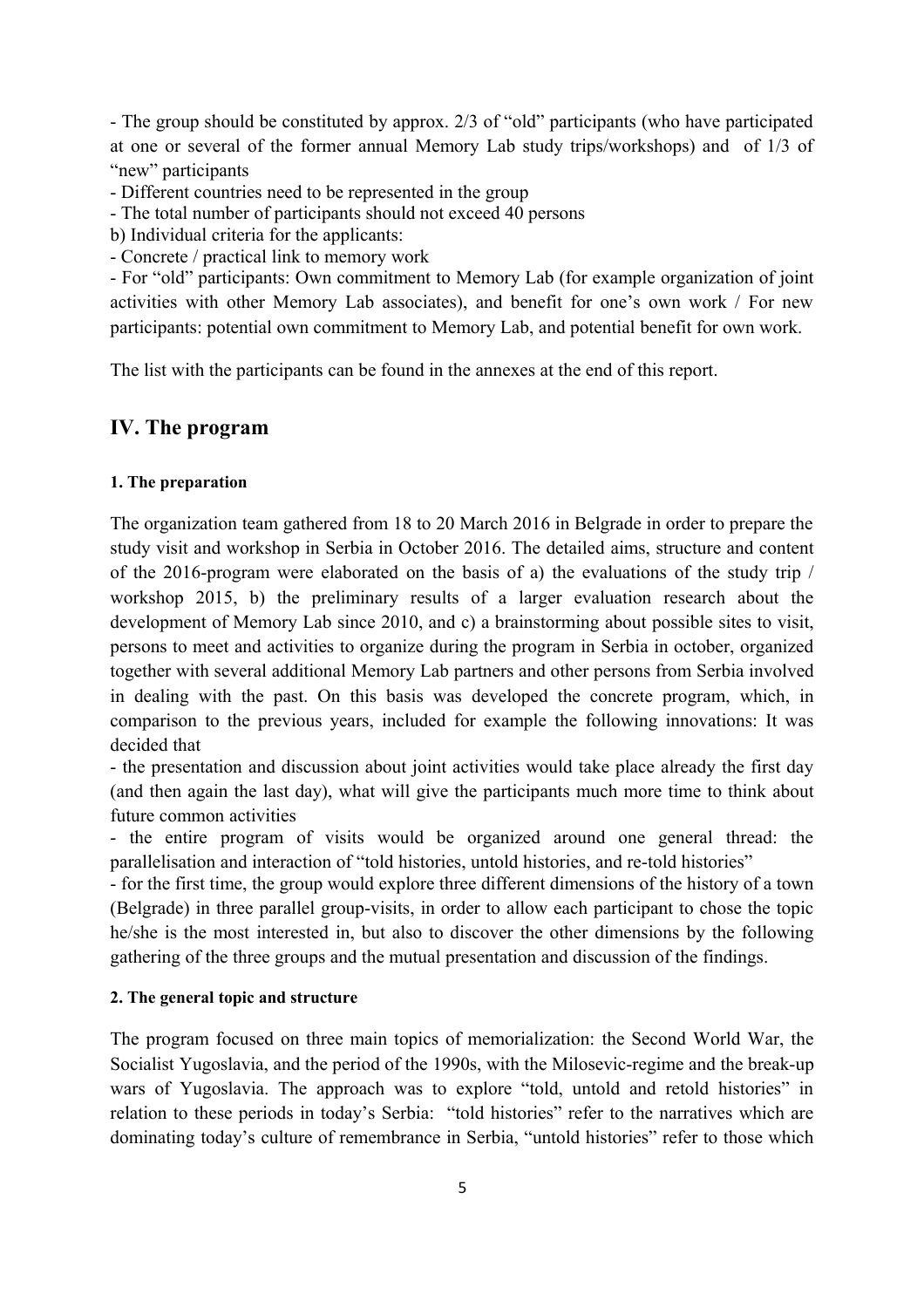are barely visible or marginalized, and "retold histories" refer to narratives which have been or are currently changing, as for example the discourses about resistance and collaboration in Serbia during the Second World War. These questions were addressed through visits of sites, encounters with historians, curators and civil society organizations, and work within the group. The group was based in Belgrade, but the program also included excursions to Vojvodina and its capital Novi Sad, and to Kragujevac. While exploring the situation in Serbia, the program also helped to connect the topic of "told, untold and retold histories" with memorialization processes in other European countries and with the personal experiences of the participants. Furthermore, the program also offered space for networking and for further development of common activities among the participants of the program.

The program started on Monday, October 10, 2016, with an introduction and presentation of the Memory Lab platform, organizational team and overall program of the study visit. It was followed by an interactive presentation of the participants and an info-market with presentation of on-going (joint) projects and of current developments of Memory Lab, as well as with the first collection of ideas for future common activities.

In the afternoon of the first day, three presentations were delivered about "Told, untold and retold histories of Serbia". The presentations included: *Overview of the contemporary history of Serbia, with a focus on the period from World War Two until today* by Olga Manojlović-Pintar (Institute for Recent History of Serbia, Belgrade); *Current memorialization processes in Serbia concerning World War Two and Socialist Yugoslavia* by Jelena Đureinović (Department of Eastern European History, Justus Liebig Universität Gießen, Germany), and *Current memorialization processes in Serbia concerning the 1990s (the Milošević-regime and break-up wars of SFR Yugoslavia)* by Orli Fridman (Faculty of Media and Communications [FMK] & School for International Training [SIT], Belgrade). After the presentations, a Q&A session followed with questions from and discussion with the participants.

The first day ended with an informal city walk in several groups through the wider city center with the aim of noticing, watching and recording the city's history and memories.

#### **3. Main parts: 3.1. Exploring Vojvodina**

On the second day, we travelled by bus to Vojvodina stopping, on our way, first in Batajnica, a suburb of Belgrade. In Batajnica is situated a police training centar of the Serbian Ministry of Interior, and it is to this the site where 1999 bodies of Kosovo-Albanian victims from the war in Kosovo were transported and buried, in order to conceal traces of mass crimes and protect the individuals responsible from being brought to justice. The mortal remains of 700 people were found in the mass graves at Batajnica: They had been victims of crimes that took place at various locations throughout Kosovo, all of which were committed in a similar manner, and accompanied by looting and deportation of the civilian population. The bodies were exhumed in 2001 and then brought back to Kosovo to be buried there. The citizens of Batajnica did not know that they had lived so close to mass gravesites. The Humanitarian Law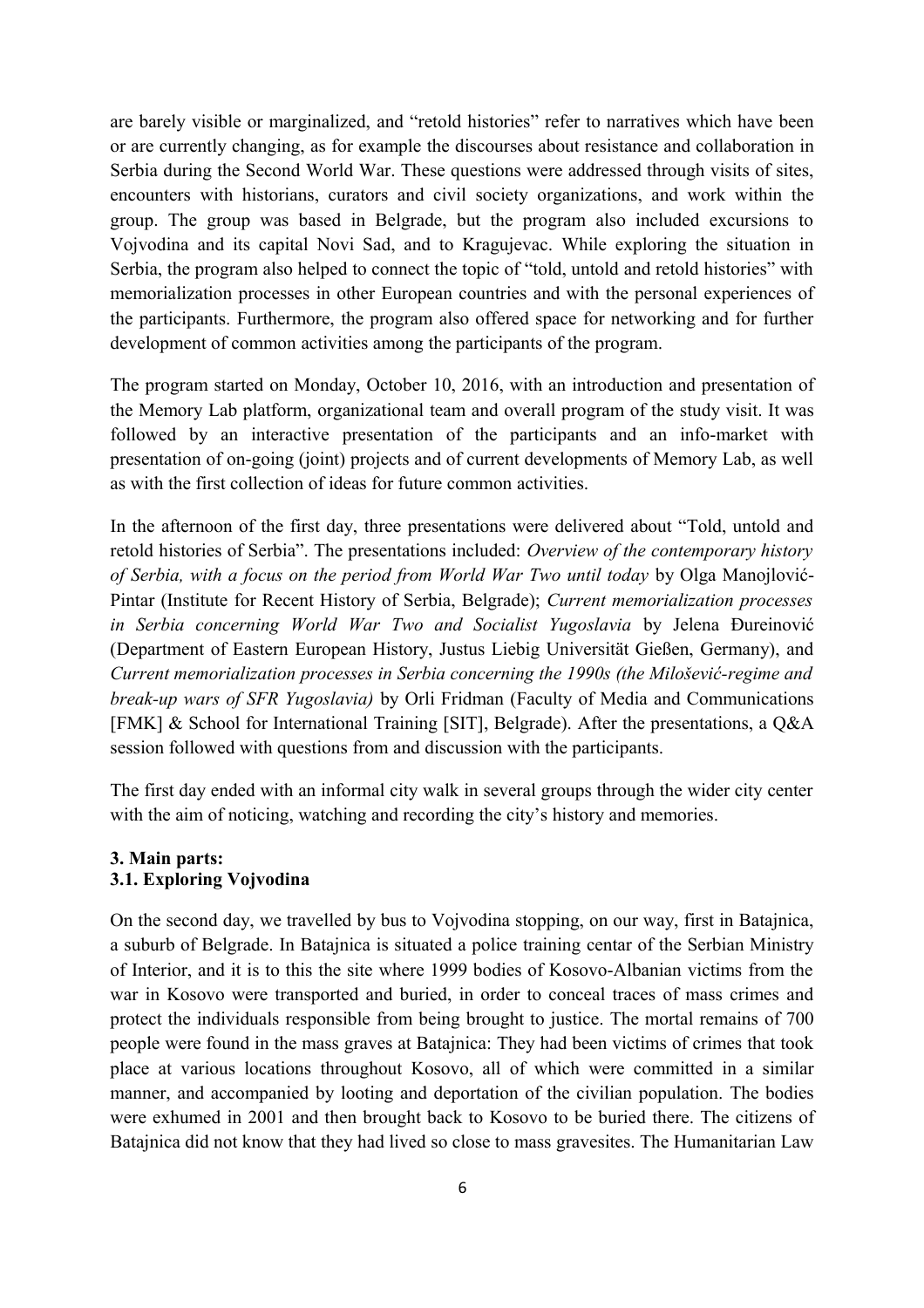Centar Serbia launched an initiative to set up a Memorial at this place, as until now there is not a single sign of a memorial to the victims in this suburb. The area in which the mass gravesites were situated is still used by members of the Serbian Minitry of Interior as a shooting range and is not accesible to the public. - In Batajnica, we were given a presentation about events that happened in this place by Jasmina Lazović from the Youth Initiative for Human Rights in Serbia.

Our next stop was the Syrmian Front Memorial in the village of Adaševci, near the border with Croatia. The Syrmian Front was an Axis line of defense during World War II, established in late October 1944 in Syrmia and east Slavonia, northwest of Belgrade. After the Yugoslav Partisans and the Red Army had reached Belgrade, the retreating Wehrmacht and the Croatian Armed Forces fortified to protect the withdrawal of German troops from the Balkans. Yugoslav Army, with some help from allied Soviet, Bulgarian and Italian forces, fought a difficult winter campaign, finally succeeding to break through the front on 12 April 1945. After breaking the Syrmian front occupied Yugoslavia was liberated. The Syrmian Front Memorial was opened as late as 1988 and was closed during the 1990s war, due to its proximity to the Croatian border. We were guided through the Memorial complex and the museum by the museum curator.

After this visit, we continued our study trip to Novi Sad, where we met Bojan Krivokapić, a local activist from the Youth Centar CK13, who gave us a guided tour through Novi Sad. We visited three sites: First the Museum of Contemporary Art of Novi Sad, which had been the Museum of Revolution in Novi Sad during Socialist Yugoslavia, but had been transformed after the 1990s. Secondly, a bridge bombed during the NATO bombing of Novi Sad in 1999, which has been reconstructed, but where big photos have been put in order to recall this event. And finally a monument to victims of Hungarian fascists' raid on the Danube shore during Second World War: this raid was actually a series of attacks by Hungarian troops against civilians in Hungarian occupied Bačka in January 1942, after the Axis invasion and partition of Yugoslavia. The raids were conducted in several places in southern Bačka region, including Novi Sad. An estimated 3,000 to 4,000 civilian hostages, mostly Serbs and Jews, were rounded up and then killed.

After the walk through the town, we paid a visit to the alternative Youth Centar CK 13 where we had a discussion with Jelena Dukaric from Vojvodina Civic Center, especially about "untold stories" regarding the 1990s in Vojvodina. These "untold stories" related on the one hand to the persecution of Croat minorities, and on the other hand to forced mobilization of Serbian refugees from Croatia and Bosnia and Herzegovina, who came to Vojvodina in 1995 and where then drafted into Serbian army and sent to other battle sites in Bosnia and Herzegovina and Kosovo.

The day finished with free time in Novi Sad and a return by bus to Belgrade.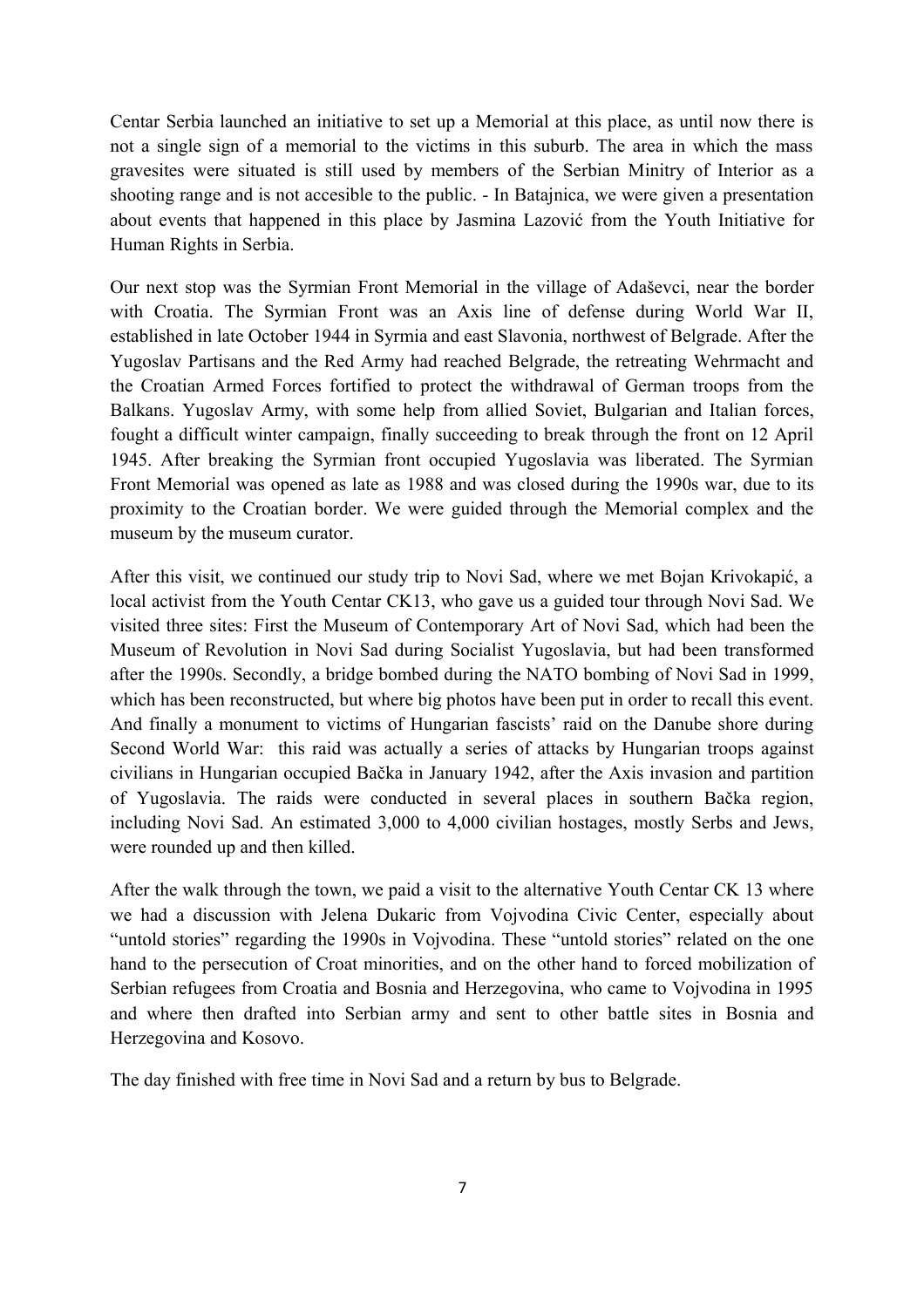#### **3.2. Exploring Belgrade**

The third day was dedicated to traces of history in Belgrade and city walks in three parallel groups.

The first group was following "Told, untold and retold histories of World War Two" in Belgrade and had a guided visit to the sites of two former concentration camps, Topovske Supe and Staro Sajmište, and to the Monument dedicated to the Belgrade Liberators 1944 at the cemetery of Belgrade liberators. The guide of the group was Milovan Pissari, historian and member of the Forum for Applied History from Belgrade.

The second group was following "Told, untold and retold histories of socialist Yugoslavia", and paid a guided visit to the Museum of Yugoslav history, together with a visit to House of Flowers or Josip Broz Tito's grave, and to the Federal Executive Council building (today named "Palace of Serbia"), one of the most significant examples of Yugoslav post-war architecture. The group was guided by Ivan Manojlović, curator at the Museum of Yugoslav History.

The third group followed "Told, untold and retold histories of 1990s" with a guided visit to different memory sites related to the Yugoslav break-up wars of the 1990s (for example to the anti-war-protests, and to the NATO bombing in 1999). The group guides were Jasmina Lazović from the Youth Initiative for Human Rights in Serbia and Tamara Šmidling from the Peace Academy Foundation.

In the second part of the day, all three groups presented to other groups what they discovered during their memory walks, showing photos of the visited sites and discussing issues that were raised during the visits. The day finished with a feedback-round about the day.

## **3.3. Exploring Kragujevac**

On the fourth day we travelled by bus to Kragujevac, where we visited the Memorial Park Kragujevac October (Šumarice), related to the execution of an estimated 3,000 men and boys of the town by the German occupation forces on October 21, 1941. To commemorate the victims of the massacre, the whole of Šumarice, where the killings took place, was designated a memorial park. Our guide through the memorial park was Nenad Đorđević, a local historian. There are several monuments in the park, for example the monument to the murdered schoolchildren and their teachers (the "Interrupted Flight" monument), the "Monument of pain and defiance", the "One hundred for one" monument, the "Resistance and Freedom" monument, and the monument to the executed shoe cleaners. We also had a guided visit to the Museum  $21<sup>st</sup>$  October, where we saw the permanent exhibition about the Kragujevac massacre. The Museum 21st October was founded within the Memorial park in 1976 with the aim of gathering, processing, keeping and presenting the documents concerning the shooting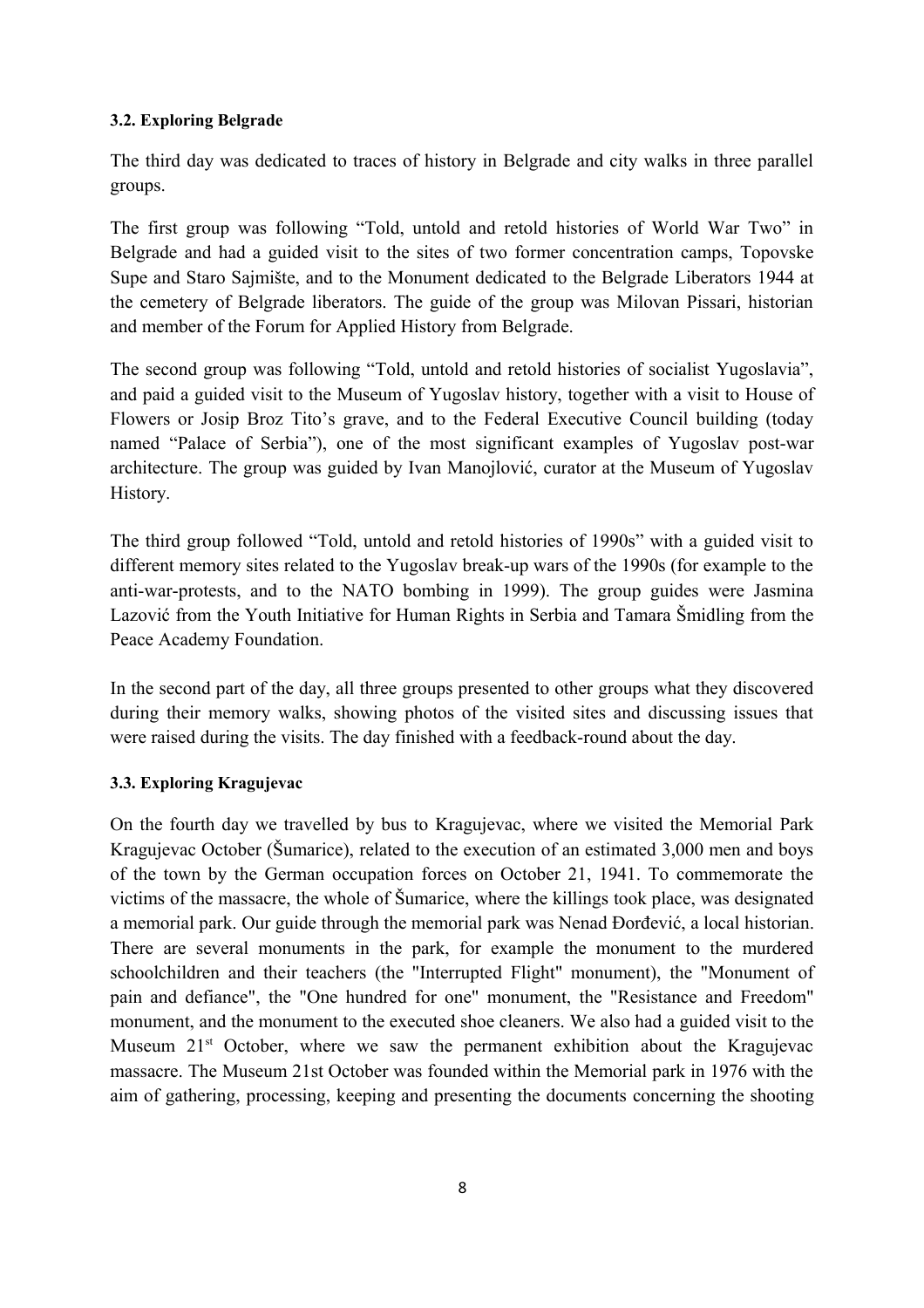and the victims, through exhibitions and printed material ; the exhibition was rearranged after the 1990s.

After that we visited the Museum of Weapon Factory in Kragujevac, which was set up in the 1950s and focuses on the history of this factory and the workers movement during SFRY and the decline of the weapon and car factory during the 1990s. We were given a guided tour through the museum by the museum curator.

In the afternoon we were given a presentation about the educational program of the organization C31, the "Museum of the Past for the Future", presented to us by the director of the organization, Maša Avramović.

The day ended with a presentation and discussion with a representative of the workers' union, who talked about the workers union in Kragujevac throughout history, with special emphasis on the transition period of the 1980s and 1990s, and the situation today.

A feedback round about the day was organized at the beginning of the next morning.

#### **3.4. Networking / Memory Lab / Future projects**

On the final day of the program, the participants were divided into several country-groups, in which participants discussed similarities and differences between their own countries and the situation in Serbia, regarding commemorative culture and memorialization. After that, participants were divided into mixed groups and presented in these new groups results of discussion from their country-groups.

In the second part of the day, new groups were formed on the basis of project-ideas proposed by different members of the group. In these project-idea groups, participants discussed potential future projects that they might realize together and developed these ideas further. The coordinators of each group were asked to make a one-page-summary of their topic-group after the study trip, which would be sent to all participant's of this year's Memory Lab program. All together, five topic-groups were formed on the following topics:

- **"Factories and Communities transformations" -** the main idea of this group is to establish a research and activist program which will be open, inclusive and focused on the researching of the changing roles of factories in various Bosnian-Herzegovinian, Croatian, Serbian and French communities. The idea is to form different local teams which will research different cases, and organize and mobilize local community to create, use and share archives about the factory in the community.
- **SEE ― YU ― MUSEUMS** It is a platform of trust and self-awareness in the field of the museum community of South Eastern Europe, conceived as a meeting place, online archive / library / reference book, with the purpose to map the processes of the reconstruction/reconceptualization of memorial and historical museums, which are the successor museums of Yugoslav NOB (People`s Liberation War) museums and museums of revolution.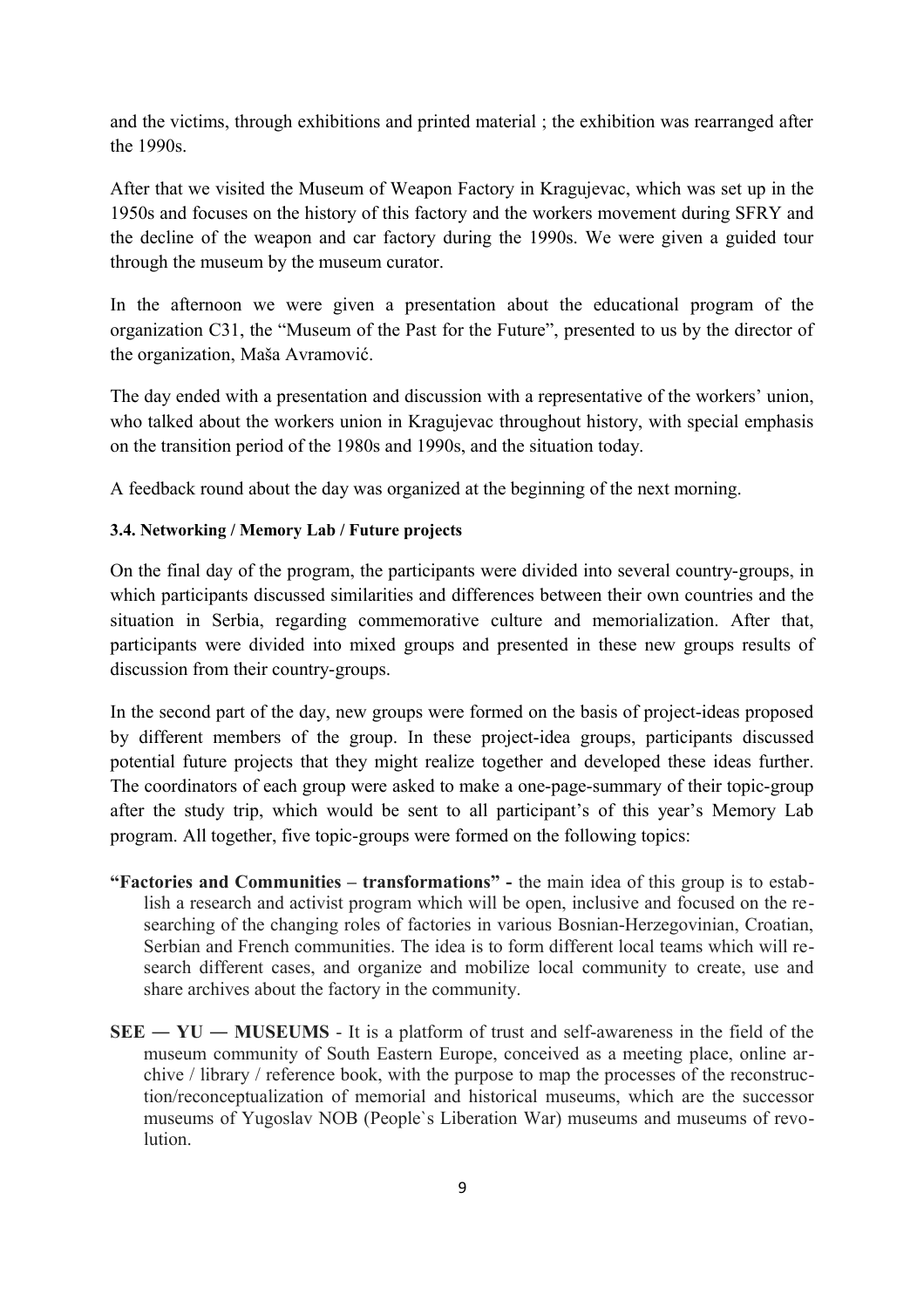- **Study visit of the Belgian teachers to Bosnia and Herzegovina** a project offering Belgian teachers from all Belgian communities a wider knowledge on the recent Balkan history (the 1990s) so that they know what happened and why it happened, but also to give them an opportunity to learn something about their own society and what it means to co-exist in a "multi-society" (multi-lingual/ethnic/religious/cultural/…).
- **Mechanisms/Processes from the Past Points of Resistibility** a project on learning lessons from the past for the future. The focus of the project is not (only) on crimes against humanity/conflict/genocide, but also on the principles of humanity, points of resistance: 'Culture of Resistance' (or: Culture of exclusion/inclusion).
- **Commemorative practices: 5th and 6th August in Croatia and BiH** The main idea is to follow-up, investigate and analyze commemorations in Croatia and Bosnia and Herzegovina organized on 5 and 6th of August. The objective is to investigate and analyse to what extent the commemorative practices are opposing (especially in case of marking of military operation ''Storm'' from 1995), and to what extent there are elements of religious, political, artistic, traditional, militant nature, ratio between messages of hatred and messages of peace.

The summaries of these topic-groups can be found as annexes at the end of this report.

Earlier in the week, Julie Biro presented her documentary film about the youth encounter "Memory Lab Junior", one joint project which has been developed by several Memory Lab partners (Max-Mannheimer-Study-Centar Dachau, Festival "Na Pola Puta", YIHR BiH and CCFD – Terre Solidaire) between 2014 and 2016. The film, with the title "Exploring hidden history", can be watched on<https://vimeo.com/190451696>

During the program in Serbia, the Memory Lab coordination team also announced a new idea for 2017: to organize, additionally to the annual study trip/workshop in fall, a workshop in spring on a more specific topic and with a smaller number of participants. This "spring-workshop" would not be organized by the Memory Lab Coordination team, but by interested Memory Lab associates who would take care about the content, the logistics and the financing. A part of this "spring workshop" could be paid from the common Memory Lab budget which was established from participation fees that participants had to pay for their this year's participation in Memory Lab. The Memory Lab coordination team invited interested persons to contact them in the next moths with concrete proposals. These project-proposals could be linked with the aforementioned topic-ideas, but could also concern other topics, as long as they are linked with questions of dealing with the past and have a trans-European dimension.

In the final plenary of the program, the coordination team announced that the next year's Memory Lab will be held in Spain and that the preparation meeting will take place beginning of 2017. The program ended with a round of final remarks and written evaluation of the week.

#### **4. Visibility**

The coordination team of the Memory Lab – platform ensured the visibility of the  $7<sup>th</sup>$  edition of the annual study trip/workshop the one hand through it's website [www.memorylab](http://www.memorylab-eurpe.eu/)[eurpe.eu,](http://www.memorylab-eurpe.eu/) and on the other hand through its new facebook-page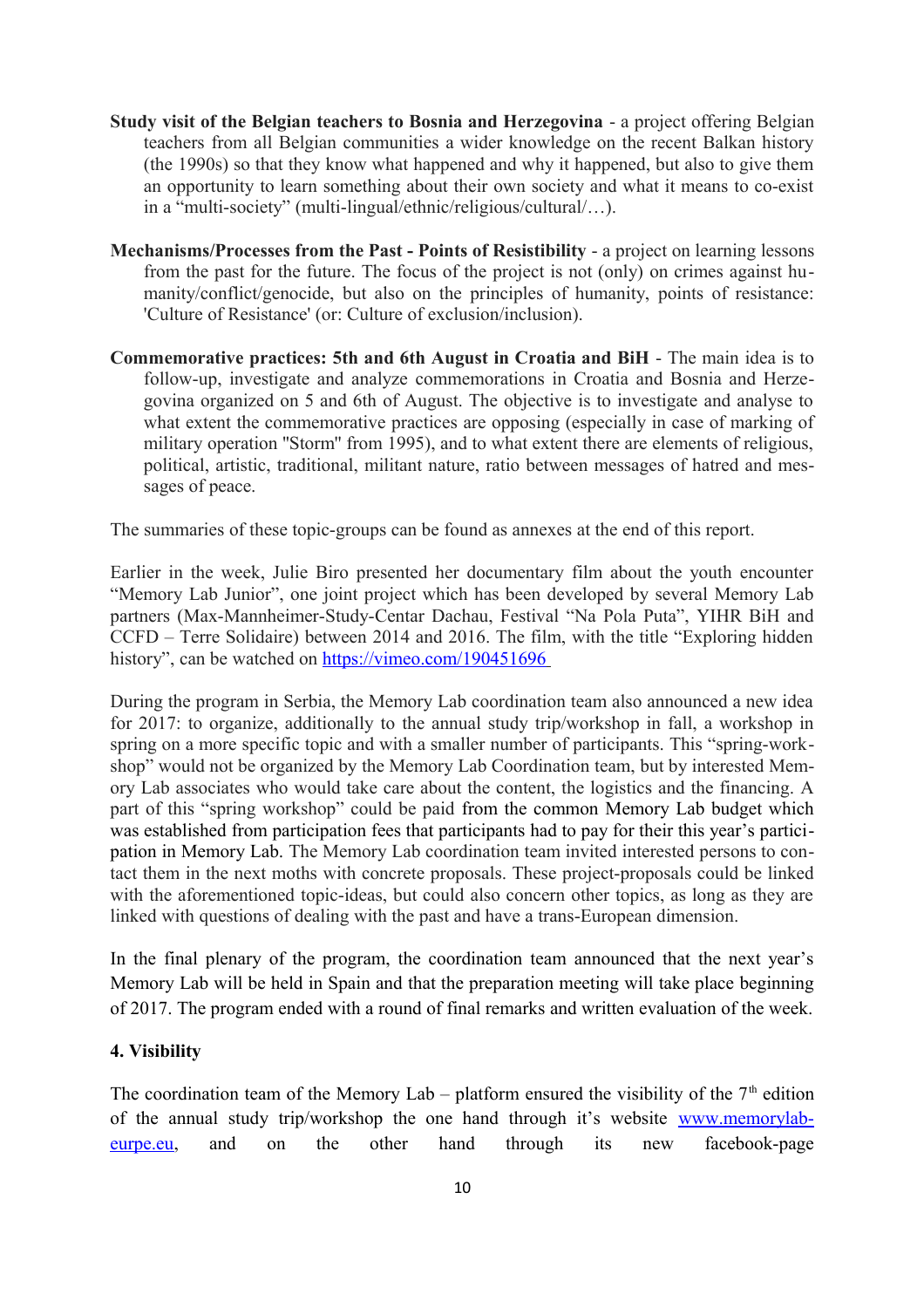<https://www.facebook.com/memorylabeu/>. Information about the program was also shared on the website of different other organization, as for example the European Observatory on Memories) (EUROM [\(http://europeanmemories.net/activities/told-untold-and-retold](http://europeanmemories.net/activities/told-untold-and-retold-histories/)[histories/\)](http://europeanmemories.net/activities/told-untold-and-retold-histories/), or the Belgian organization "Bijzonder Comité voor Herinneringseducatie" (<http://herinneringseducatie.be/told-untold-retold-stories-memory-lab-in-servie-2016/>)

During two days, the journalist Alexandra Wolters accompanied our Memory Lab program and interviewed several participants, in order to write a report for the new edition of the magazine of the Robert Bosch Foundation, with a focus on the topic "peace". The report was published in December 2016, in German with the title "Löchrige Erinnerung – Weshalb die Aufarbeitung der Jugoslawienkriege erst am Anfang steht", and in English with the title "Memory Gaps – Efforts to come to term with war in the former Yugoslavia": [http://www.bosch-stiftung.de/content/language2/html/publikationen.asp?](http://www.bosch-stiftung.de/content/language2/html/publikationen.asp?output=html&action=detail&guid=680df79a-f551-4840-bc76-dbdc1c810a4f&language=en&back=back) [output=html&action=detail&guid=680df79a-f551-4840-bc76](http://www.bosch-stiftung.de/content/language2/html/publikationen.asp?output=html&action=detail&guid=680df79a-f551-4840-bc76-dbdc1c810a4f&language=en&back=back) [dbdc1c810a4f&language=en&back=back](http://www.bosch-stiftung.de/content/language2/html/publikationen.asp?output=html&action=detail&guid=680df79a-f551-4840-bc76-dbdc1c810a4f&language=en&back=back)

One participant of this year's program, Jacqueline Niesser from the Institute for East and Southeast European Studies of the University of Regensburg, published in December 2016 the article "History as elephant in the room: Observations from Serbia's Memory Lab", with reflections about Serbia's contemporary history and current culture of memory, inspired by the Memory Lab program in Serbia: [https://erinnerung.hypotheses.org/1038#more-1038](https://l.facebook.com/l.php?u=https%3A%2F%2Ferinnerung.hypotheses.org%2F1038%23more-1038&h=2AQFABufrAQHLtmxz7v9nj0vogqGMHe_TMXhZlmRFX9x6vQ&enc=AZPv_st18Mw6zvIXf0PnJHQ1W-KvzXvUVx31tuIqhVlYmCt4BB3GQvCag9FYY_-p-3FXN6siCRpnV9xLoj-Q0URM01gwtLcnxYiJc6cdQFLH-n2_vOBuXJiuXyZpQ36dAxn3C5T2Nz_DhISfFHLGQxUJYGIlQvgcbPhAS9Z85mgECbiXTtheoWp25wZzeYtnwBYtAQPHB_1kYYgX2jXOj_aT&s=1)

#### **V. Evaluation by the participants**

During the evaluation session at the end of the program, the participants were given an evaluation sheet with four questions (1.Your general opinion about this study trip/workshop - 2. Please chose two moments/ places/ encounters/ sentences... from this week which will probably stay in your memory, and explain why. - 3. Concerning the topic "Told, untold, retold histories", to what extent did this week provide you with new insights / knowledge / questions? - 4. Suggestions for the future (concerning the annual workshop/study trip and/or Memory Lab in general)).

37 evaluation sheets were completed, the main results can be summarized as follows:

1. The overall opinion about the Memory Lab-program in Serbia appears to be positive, even very positive. As positive are highlighted in particularly three dimensions: the richness of the program, the excellent organization, and the constructive group atmosphere (see below point 2). Within the program, a lot of different aspects were seen as important by the participants, with a special mention to the day in Kragujevac and also to moments of exchange among the participants (see below point 3). The participants emphasized in particular that the study trip/workshop had been valuable for them because it provided them with a lot of new insights, information and experiences on the one hand, and of new contacts and encounters on the other (see below points 4 and 5). There are also critical points regarding some specific aspects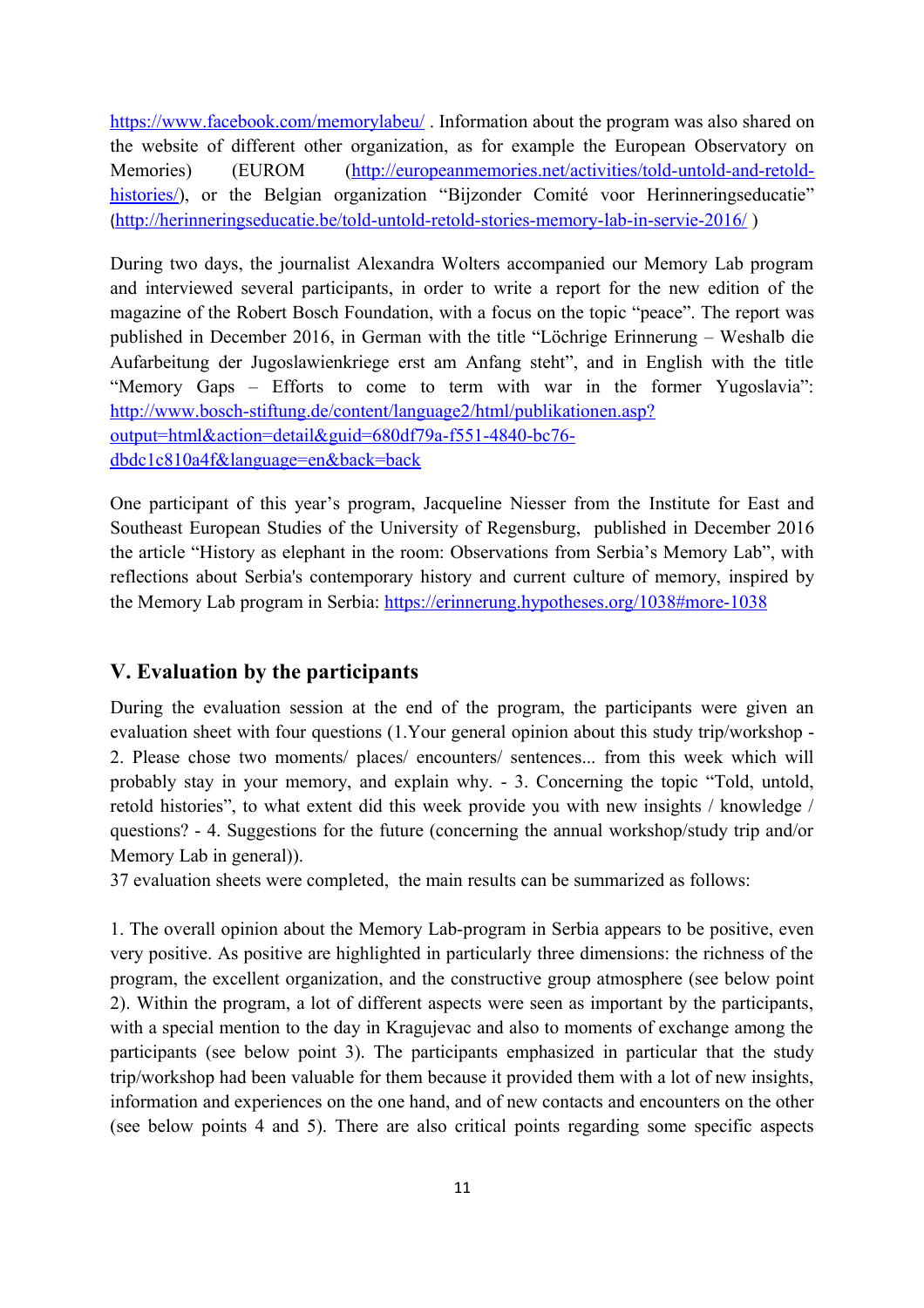mentioned in the evaluations, but none of them is dominating one evaluation, and not one of the specific critical aspects is mentioned by more than six respondants (see below point 6). For the future editions of Memory Lab, different suggestions have been formulated, specifically concerning next year's trip to Spain, as also more in general (see below point 7).

2. Three dimensions of this years study trip/workshop have been highlighted as particularly positive by the participants in their evaluations: the program, the organization, and the group atmosphere, often all three aspects in the same time ("*I very much enjoyed the study trip. Excellent program and organization. Also, a fantastic group of people with whom I felt like in one group.*" - "*Excellent organization, extremely useful paradigm, eye-opening encounters, discussions and visits, great atmosphere within the group*.") Concerning the program were mentioned the overall concept and the focus on the three topics – the Second World War, the socialist period, and the 1990s ("*It was very good that these three periods of the past in Serbia were chosen and connected with the concepts of told, untold and retold histories.")*, the choice of the visited places ("*The choices of visit were done in a proper way which allowed us to reflect on different topics and to compare with what is done in different countries"*) as well as the – formal and informal exchanges and discussions – within the group ("*Good informal discussions*" ; "*All the moments of interpersonal encounters and small groups workshops are an asset of the seminar*"). Several persons underlined the good balance between the different parts of the program ("*Well organized mixture of discussions/ exchanges and trips/ visits/ new insights." - "The program was rich and well balanced between lectures, visits, workshops and informal conversations.").* - Concerning the organization, it was highlighted as very professional ("*Very well organized and executed, places well picked and group exercises well done." - "Good organization (traveling, hotel, food, translation, etc.), everything was very smooth and moved well.")* - Finally, the group atmosphere was also emphasized as very positive and constructive, also in comparison with the program last year where this had appeared as a major concern. ("*The atmosphere within the group was this year particularly nice. No divided groups. People were mixing from one dinner to the other and I personally had the chance to have long discussions with many different people*." - "*The organisation team has created an open space within the program, including good mood, warm atmosphere, and mutual respect."*) Several persons underlined that the new participants had been very well chosen and that they had contributed a lot to the positive atmosphere. ("*Great group, fantastic new people with different perspectives." - "Refreshing addition were the new participants, who were well selected." - "New participants from other /different horizons has also created a new warm atmosphere and enriched the inputs.")* 

3. When looking at the answers to the question "Please chose two moments/ places/ encounters/ sentences... from this week which will probably stay in your memory", a lot of different sites, encounters and moments were mentioned by the participants. This concerned all parts of the program, be it the travel day to Vojvodina (especially with the visits in Batjanica, of the Sremski Front Memorial, and the visit and presentations in the Youth Centar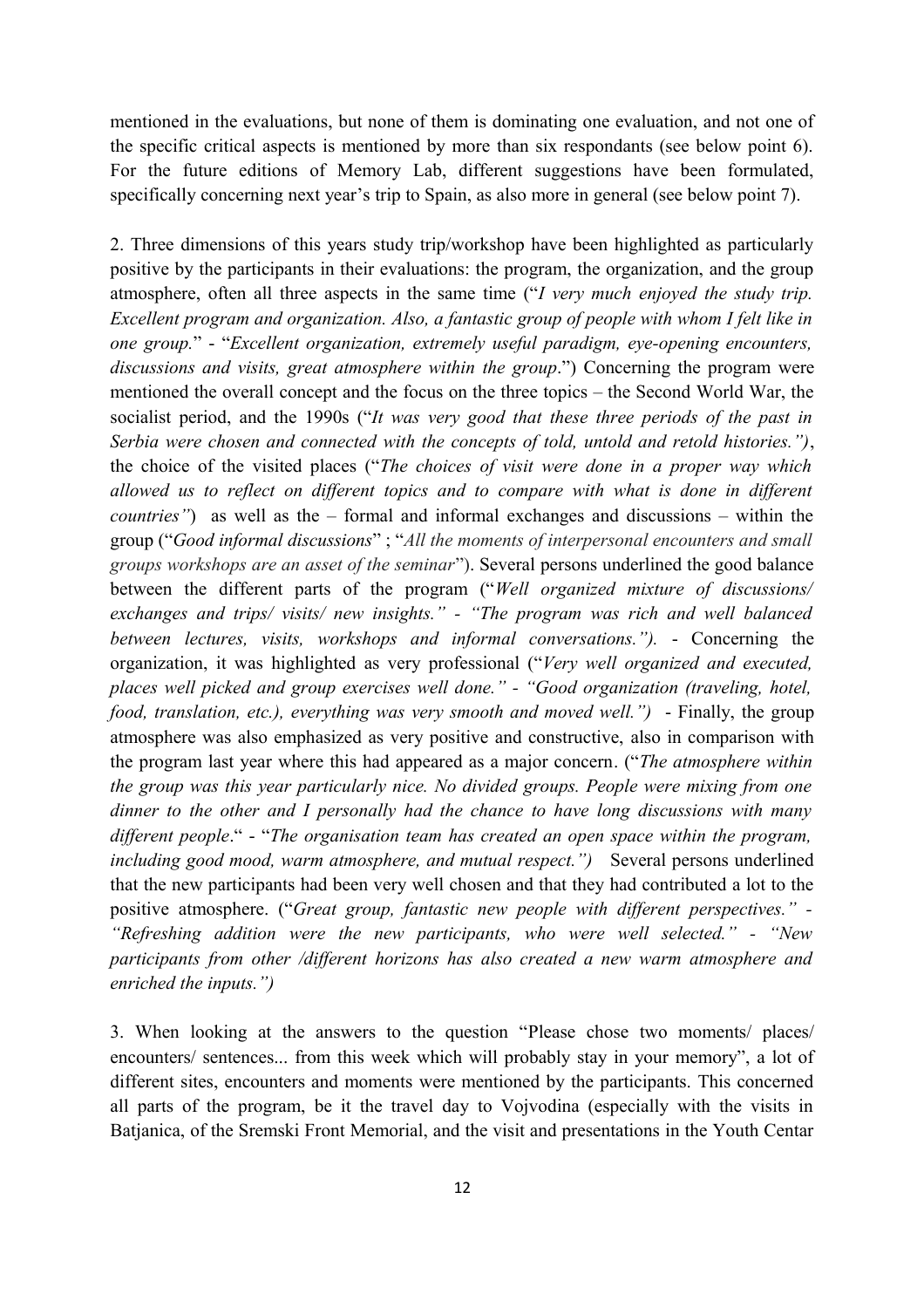CK13 in Novi Sad), the program in Belgrade (especially the visits of the Museum of Yugoslav History, of the former Federative Executive Building/ now Palace of Serbia, and of the former Wolrld War Two concentration camp sites in Belgrade) or the day Kragujevac (the presentation of C31's "Museum of the Past for the Future", and the presentation of the labour's movement by an Union representative ). One single site is nevertheless mentioned more often than other sites, this is the Kragujevac Memorial Park ("*Memorial Park Museum Kragujevac: seeing a site I had read about added extra levels of understanding, emotions, and questions."* - "*Memorial Park and museum of Kragujevac because I really did not know this history (just on surface) of occupation and repression and I didn't really observe this form of memorialisation before*. *The place is so huge, the different sculptures, scattered all over the land, despite the personal taste of visitors, have a real function and are not by any mean spoiling the landscape."*) But there is also something else what is mentioned by more than ten participants: not a specific memory site, but moments of – formal or informal discussion or exchange with other participants. ("*There are many informal moments I will also remember because of the quality and sincerity of the discussions." - "The debriefing discussion after the memory walks was very interesting to follow because participants reflected on their impressions and their own personal memories to places and periods of the past. - The many interesting informal talks with colleagues about their professional experiences and memory practices and discourse. It is so insightful and inspiring to hear about their experiences, what they work on, what questions drive them to do the work they do, professionally and personally.")* This second dimension underlines that the importance of Memory Lab lies not just in the discovery and exploration of memory sites, but in the encounter and exchange with other participants – or, to be more precise, in the combination of both, as appears for example in the following quotations: The visit of the Palace of Serbia "*raised a lot of questions concerning our constant interrogation: What do we want this building to reflect? The shape of it changed because it reflected Yugoslavia unity and how it is still used, but it reflects Serbia's rewriting of history/ erasing of the past. In this context the informal contributions of our group were particular enlightening.*" - "*Although I knew the most about these locations before our study trip, the dynamic of the group and the group observations made me see new "moments" which I haven't noticed before , or which I did not treat with due attention."*

4. In which sense did the participants see their participation in this year's program as valuable and useful? This question had not been asked explicitly in the questionnaire, but when looking at the overall answers, it can be seen that the participants considered their participation as valuable and this mainly for two reasons: On the one hand, because it provided them with a lot of new insights, information and experiences, regarding Serbia but also beyond ("*The program was filled with informative and new insights about the history of Serbia in relation to that of other countries*." - "*This study trip offered a very interesting program with a variety of topics allowing participants like me to know really more about the history of former Yugoslavia and the way particular aspects of this history were exposed, hidden or transformed in their presentation to new generations." - "The study trip/workshop in Serbia,*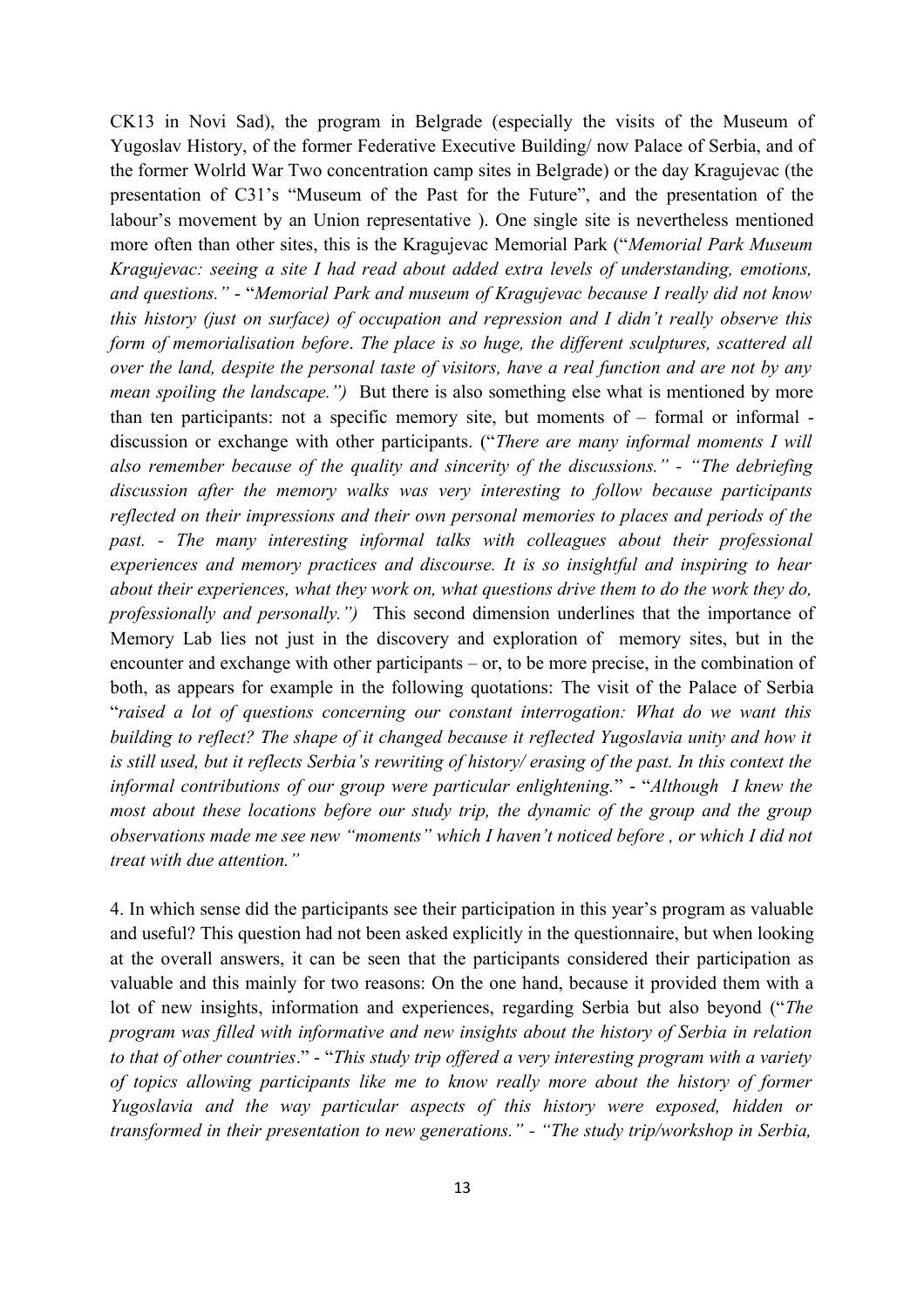*I am sure, has truly offered a great amount of information on ways of memorialisation of World War Two, socialist heritage in general, i.e. how it is talked about or not talked about the war in nineties from the perspective of NGO sector, but also from the perspective of the government institutions." - "Many new insights, much better told narratives that I already knew, and for me personally the most important questions I found inside of me.")* 

The other reason which appears is that the program provided the participants with new encounters and contacts (*"Meeting people and connecting I found again very useful for both myself, but also the Memory Lab as a whole."*), and often it appears that the program was seen as valuable for both reasons in the same time, new information/insights and new contacts, which will possibly result in new projects. ( "*In general I am very happy, lot of new ideas, contacts, information."* - "*I consider this seminar was very useful for the acquisition of knowledge, the deepening of my personal and professional reflection, consolidating my professional practice, educational and scientific knowledge and competence in a Memorial site (as Foundation Camp des Milles in Provence) and creating links with great representatives of an effective network. This program will generate actions and partnerships for the Foundation of the Camp des Milles and for the participants of the Platform Memory Lab." - "In spite the fact that I am well acquainted with context of Serbia, I've gained quite a few new insights, directions for thinking, and possible actions. Some personal priorities in this field have become more clear, and there are topics I would like to get to know more about, and some I would like to work on. New contacts from this Memory Lab will also be very valuable.")* 

5. In the evaluation sheet we asked more specifically the participants to what extent did this week provided them "with new insights / knowledge / questions concerning the topic "Told, untold, retold histories". The concept of "told, untold and retold histories" was seen as well chosen and as particularly useful for different reasons. On the one hand, several participants mentioned that through the program they understood that these terms are more complicate and complex than it might seem and that it had stimulated their reflection on these concepts. ("*For me, before this program, these were just terms, which I used more or less automatically; the program made me understand for example how much told, untold and retold stories are intertwined. After this week I will use these terms in much more conscious and also in much more careful way." - "The greatest insight in relation to three types of narratives is the fact that each location/event /narrative holds within all three aspects. In my opinion such division is very difficult, but at the same time a useful mechanism for understanding of evolution of narratives in society." - "Complexity even on that level – each story is told, untold, retold." - "What I have learned during the week about this topic is, that is a lot more complicated to refer to "told, untold and retold stories" than it seems in the first place. As we have learned this week, on many levels, this work is still in progress in Serbia and this topic and the very definition of these three kinds of stories is fluctuating, especially in this country.*") As appears in the last quotation, many also underlined that these concepts seemed particularly appropriate to approach the situation in Serbia and that it helped them to better understand memorialization processes in Serbia. (*"The topic of the workshop "told,*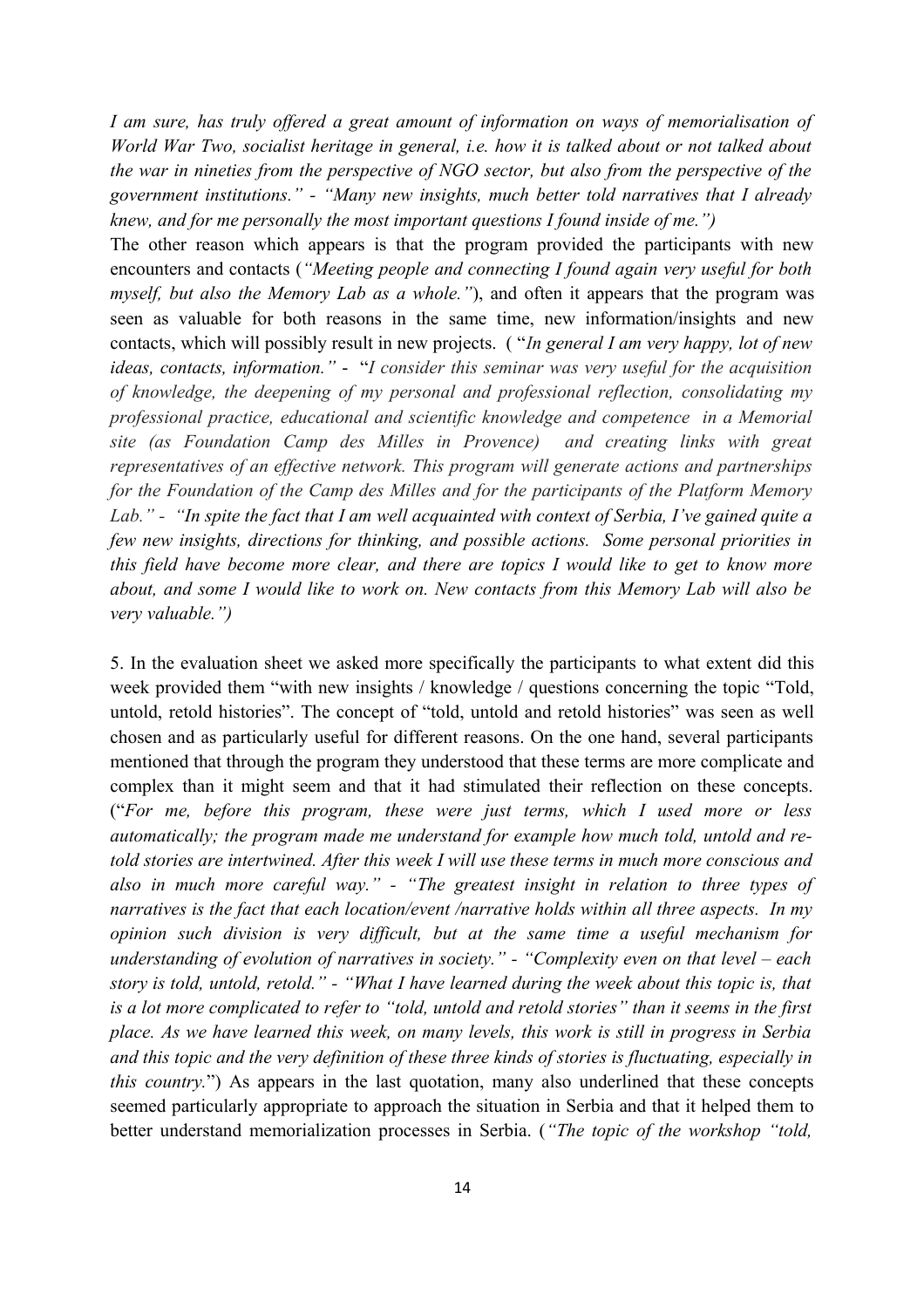*untold and retold narratives" corresponds well with context of Serbia in which we were placed." -* "*During the last days I learned a lot about told, untold and retold history in Serbia. Most of the topics were completely new for me",* wrote one participant from Western Europe, but also persons from the Balkans wrote that they had heard about some "untold histories" for the first time, especially about the forced mobilizations in Vojvodina in the 1990s, and the history of the workers movements in the 1990's.) Furthermore several participants underlined that this focus on « told, untold and retold histoires » had been useful because it provided them with a concept which they can apply also for other situations and countries. ("*These terms can be applied for any country." -* "*The chosen topic for this year automatically made me think about how the past is addressed in my country." - "The paradigm will be of great use in my future work. Of course, I was aware of this complex process of (non-)memoralization, but seeing it in extreme forms in this context will make me more sensitive to more subtle attempts of retelling history in my own context." - "The paradigm in itself: "told, untold and retold" is something that I will take home and apply to my work as well as to my country's history. Before I looked like it was told but now I am beginning to realize that most of it is retold and even untold.*")

6. Various critical points were also raised in the evaluations, which concerned not the program in general but specific aspects of it. Most of the time these issues were raised only by one or two persons (for example one person thought that the group discussions remained too general, two respondants regretted that the Serbia-Kosovo-relations had not been treated, two other persons would have liked that at the beginning took place a discussion /clarification about the basic concepts "told, untold, retold histories"). But none of these aspects are dominating within one evaluation. Only one point was mentioned more often: six different persons estimated that some of the overview-lectures at the beginning of the program didn't provide the participants with enough basic information about the contemporary history and memorialization processes in Serbia ("*I missed a general overview of the past and current situation in the country which made it difficult for me to follow sometime.")* and emphasized that there should be such a basic introduction next year. Regarding other suggestions for the next years, three persons suggested that a short presentation of every participant within the plenary should take place at the beginning of the program, three other persons suggested that visits of sites should not only take place in a guided form (but for example also through selfexploration), and four persons suggested to take more time for group work and feed-back sessions in comparison to the time spent for the visits of sites. Interestingly, while many had underlined that the group atmosphere had been very good this year, two persons nevertheless did not agree with that and saw the group atmosphere as problematic. But also some persons who underlined that the atmosphere had been better this year raised the question how to deal with controversies and tensions during the program: " *The group and atmosphere was much more constructive than last year- but do we create sufficient (safe) space and time for controversial discussions?" - "Some remarks raise tension. My question is how to deal with it. What normally happens is that groups of same minded are built and the core of tension is*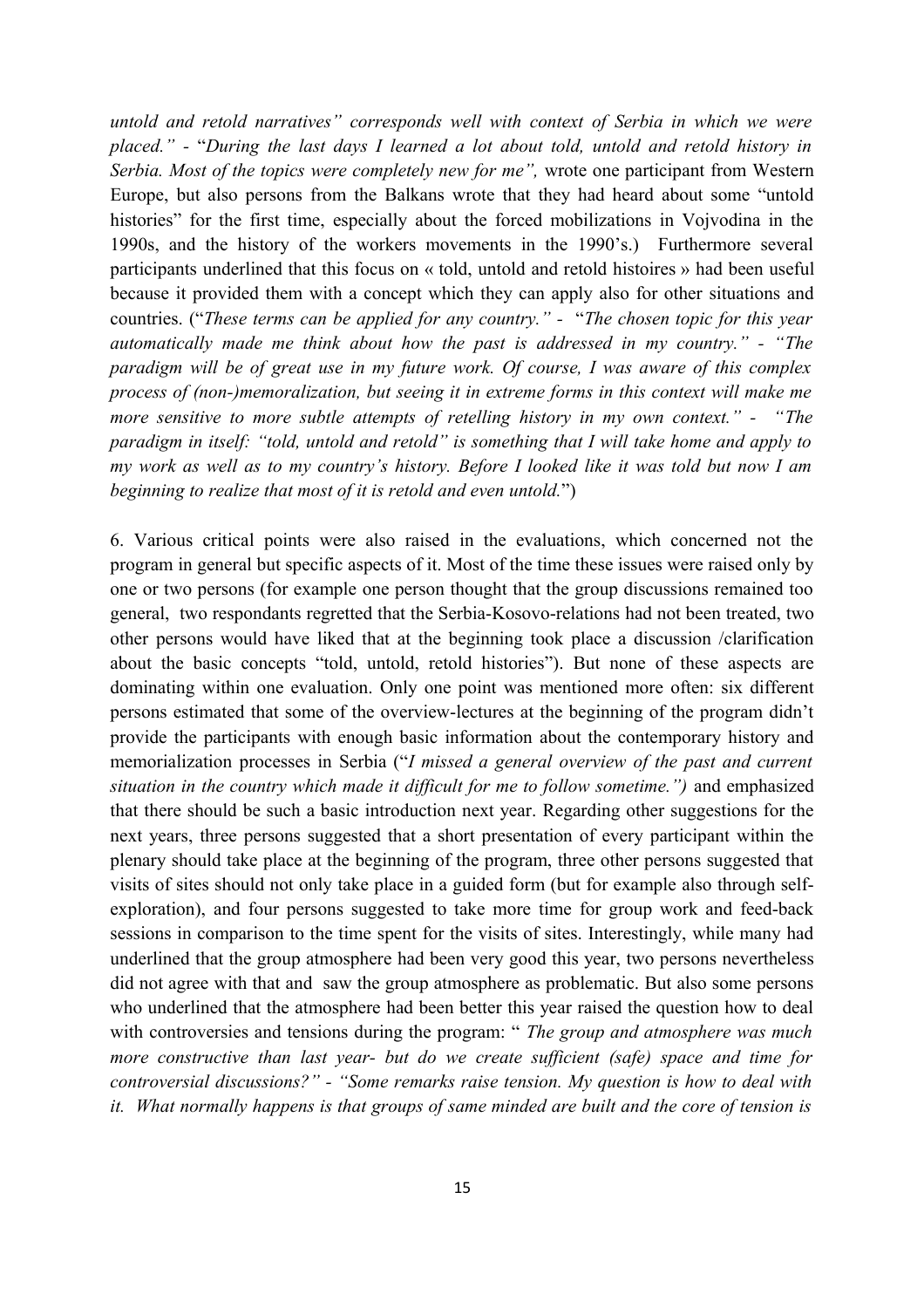*being discussed in groups. Maybe irritations that are linked with our topic should be integrated in the learning process, instead of being classified as an incident or an excess."*

7. Concerning next year's program, which is scheduled to take place in Spain, the most frequent suggestion is to tackle the Spanish Civil war and its memories, in general and regarding some specific aspects (for example: "*I think it would be interesting to work in the next Memory Lab meeting about international brigades and what it meant in the European history*." ; "*Dealing with sites of memory from the civil war that have been erected during the dictatorship*."). Individually also other aspects were mentioned, as Spain's colonial past. Some suggestions are already expressed for countries where the Memory Lab-program could take place in the following years, as Croatia, Italy and Hungary.

#### **VI. Conclusions and perspectives**

.

The program in Serbia can be considered as another successful edition of the annual Memory Lab study trip and workshop, and it can be stated that the four goals defined before the program have been met. It seems also that the problem of negative group atmosphere has been successfully addressed, which occurred last year during certain discussions, by introducing common principles and asking the participants to follow them, in order to avoid such a negative atmosphere. The common principles included respect for other speakers during discussions, listening to others, and keeping in mind that not all participants have the same level of knowledge about a certain topic.

This year's innovation was the introduction of a participation fee (40  $\epsilon$  for participants from South Eastern Europe, and 80  $\epsilon$  for participants from Western Europe), which has been introduced for two reasons. First, as a sign of commitment of the participating persons to Memory Lab, and secondly, in order to create a small budget from which we could financially support an additional Memory Lab-activity during the year, which would be developed by interested Memory Lab partners. Over the years, participants mentioned in the evaluations that they would like to see some other activities taking place throughout the year, and not just the annual study trip and workshop, so therefore the Memory Lab Coordination Team decided to give participants a chance to develop themselves such an additional activity. For this, a small budget was created with money from the participation fee and this budget will be spent to support an additional activity. The concrete idea is to organize a two-or-three-daysworkshop in spring 2017 on a specific topic and with up to maximum 15 participants. The Memory Lab coordination team invited interested persons to contact them in the next moths with concrete proposals for this additional activity.

The next edition of Memory Lab in 2017 will be organized in Spain. As in previous years, it will be organized in cooperation with a Memory Lab partner from the "hosting" country, and that will be the European Observatory on Memories (EUROM) based in Barcelona.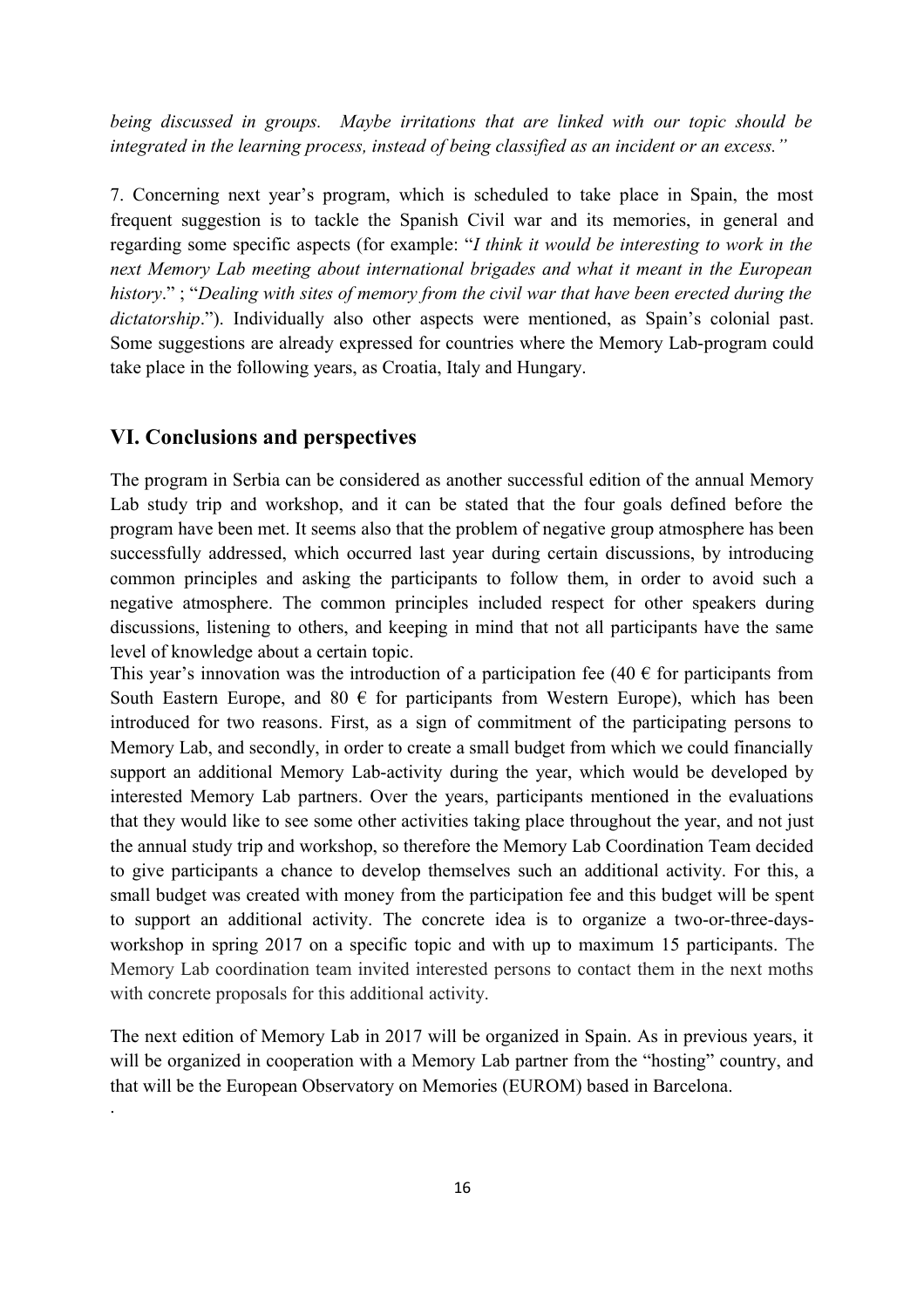Memory Lab will hopefully continue with its successful work in the coming years and see the growth of our platform not only in terms of the number of members/ participants, but also in terms of developed and implemented joint activities, future cooperation projects, and shared knowledge and experiences. Memory Lab is not a formal organization, but an informal platform gathering different individuals and organizations, and the future of the initiative will very much depend of the commitment of these organizations and individuals on the one hand, and on the continuous support by dedicated donors on the other hand. The organization team 2016 wants to especially thank the organizations which made it possible, trough their cooperation and financial support, to organize this  $7<sup>th</sup>$  edition of Memory Lab:

- Robert Bosch Foundation
- CCFD-Terre Solidaire
- Franco-German Youth Office
- Forum ZFD
- Südosteuropa-Gesellschaft

At the end of this report, two more quotations from this year's evaluation sheets may illustrate where lies the importance and value of Memory Lab: "*Memory Lab is a great opportunity to discuss interesting places and meet very interesting people who deal with memory work in different regions. I enjoyed the exchange with other participants and to learn from their experiences." - "Memory Lab gathers people from different areas, and in that way it ensures that different perspectives are reassessed at all times. The enthusiasm of this group of people for meeting at different locations, learning and creating networks of knowledge in area of memorialisation, is inspiring. In addition, Memory Lab is an excellent opportunity for meeting of interesting people and creation of joint projects for the future."*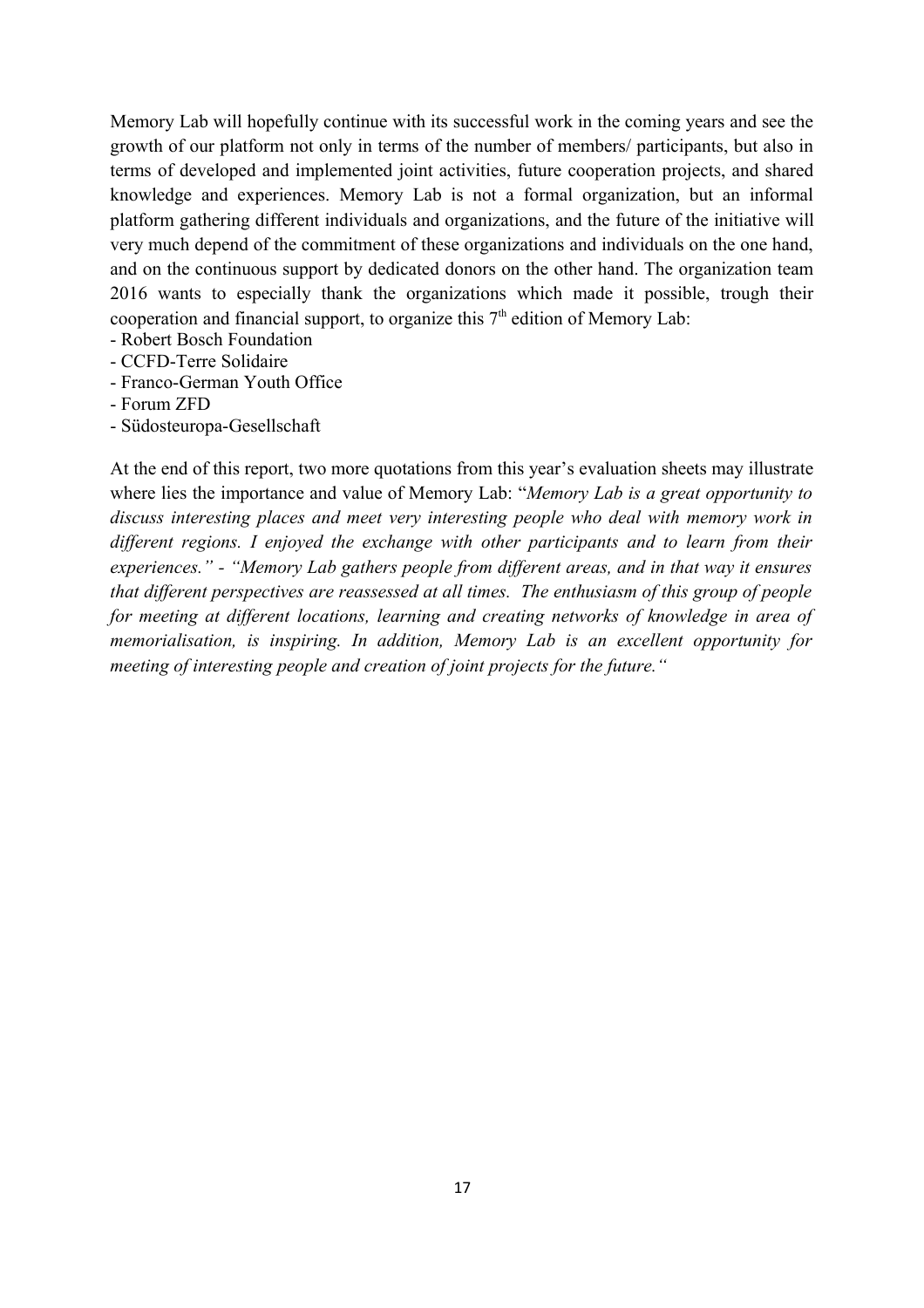#### **VII. Annexes**

#### **1. The organization team 2016:**

*Maša Avramović,* President, C31 – Center for Developing Children's Rights Culture, Belgrade, [masavr@gmail.com](mailto:masavr@gmail.com)

*Tamara Banjeglav,* Freelance researcher, Zagreb*,* [banjeglavt@gmail.com](mailto:banjeglavt@gmail.com)

*Judith Brand*, Program director, Forum ZFD Bosnia and Herzegovina, Sarajevo [http://www.forumzfd.de/en/aboutus,](http://www.forumzfd.de/en/aboutus) [brand@forumzfd.de](mailto:brand@forumzfd.de)

*Alma Mašić,* Director*,* Youth Initiative for Human Rights in BiH, Sarajevo, [www.yihr.org,](http://www.yihr.org/) [alma@yihr.org](mailto:alma@yihr.org)

*Nicolas Moll,* Historian, crossborder factory, Sarajevo / Paris, [www.nicolasmoll.eu,](http://www.nicolasmoll.eu/) [http://new21.crossborder-factory.eu/,](http://new21.crossborder-factory.eu/) [moll.nicolas@gmail.com](mailto:moll.nicolas@gmail.com)

*Frank Morawietz,* Special Representative of the FGYO for South Eastern Europe, French-German Youth Office (FGYO), Berlin/Paris, [www.dfjw.org,](http://www.dfjw.org/) [frankmorawietz@web.de](mailto:frankmorawietz@web.de)

*Tamara Šmidling*, Program Coordinator, Peace Academy Foundation, Sarajevo, [www.mirovna-akademija.org,](http://www.mirovna-akademija.org/) [tamara@mirovna-akademija.org](mailto:tamara@mirovna-akademija.org)

- For the Youth Initiative for Human Rights BiH, dealing with difficult pasts and promoting reconciliation, in combination with youth work, is one of the central action fields, within Bosnia and Herzegovina and on a regional level. Activities in this field in the last years have for example been the "Srebrenica – Mapping Genocide"-project, summer camps for young activists from the region in Kozarac and Stolac, and the organization of debates around documentary films in the framework of the Sarajevo Film Festival.

- The NGO  $C$  31 – Center for Developing Children's Rights Culture (Belgrade) was founded by the multidisciplinary team of young professionals with aims to encourage children to think critically about society, reflect on issues of intolerance and responsibility with use of history as starting point and foster values of human rights and tolerance. C 31 is part of the long term initiative "Museum of the Past for the Future" in cooperation with the Memorial Centre "Kragujevacki oktobar" and Regional Office of the Ministry of Education which aims to develop a platform for education in human right and tolerance by use of history of World War Two and recent past.

**-** The French-German Youth Office (FGYO), besides its experience in activities promoting intercultural learning and cooperation, is especially since the 1990ies organizing and supporting activities in the field of memory work, not only between France and Germany, but also with third countries. Since 2000, in the framework of its South Eastern Europe Initiative, supported by the Ministries for Foreign Affairs of France and Germany, it contributes to create links between civil society actors from France and Germany and the Western Balkans, including a specific work on memory sites and reconciliation linked with French-German experiences since 1945.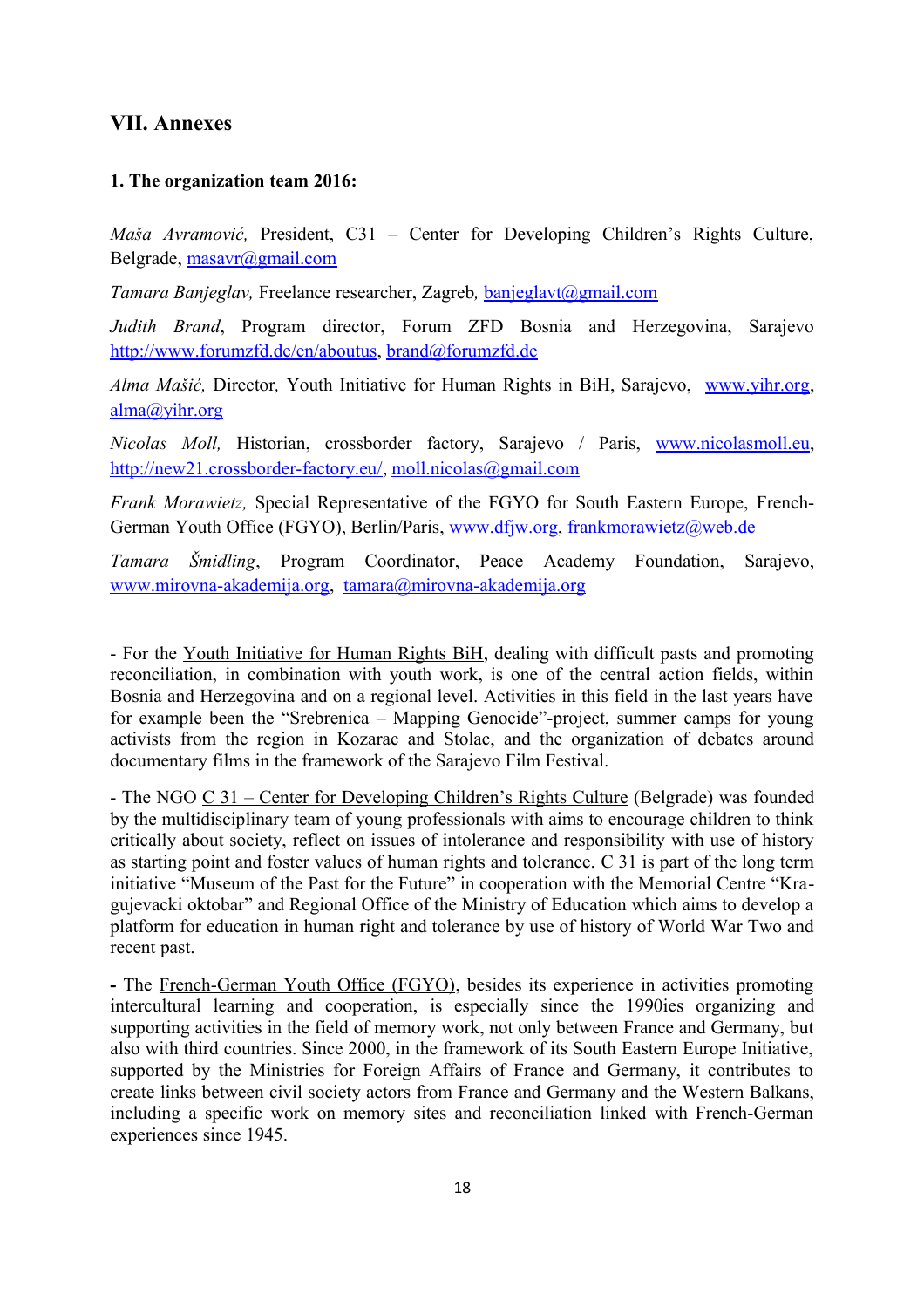- The Forum ZFD aims to contribute to a constructive debate on Dealing with the Past within the Western Balkans, as a foundation for a future which provides an alternative to the violent past. The organisation is supporting existing initiatives on DwP, launching new projects in this field, and is sharing information and promoting networking between DwP initiatives, for example though the magazine "Balkan Perspectives".

- Crossborder factory is a European think-and-do tank which aims to strengthen intercultural competence and European commitment. crossborder factory provides a platform for European citizens who wish to actively participate in shaping a democratic, peaceful, open-minded and solidary Europe. Within this framework, crossborder factory aims to strengthen the links between the Western Balkans and the rest of Europe, and dealing with the past is one of the major working topics of crossborder factory.

- The Peace Academy Foundation, based in Sarajevo, envisions a culture of peace as a relevant characteristic of relations within the Western Balkans, in each country and between them. Their mission is to help construct and affirm a culture of peace in all social spheres by exchange of theoretical and practical knowledge, skills, and experiences; development of existing and creation of new theoretical models for peace work; education for everyone who is active or wishes to be active in the field of peace work; and fostering connections between actors relevant for peacebuilding and promotion of peace work.

#### **2. Program "Memory Lab" 2016**

#### Sunday 9. October:

Arrival of participants to Belgrade / check-in at

*Hotel Palace*

*Topličin venac 23, Belgrade, 00381 11 185585, <http://www.palacehotel.co.rs/en/>*

20.00 Joint dinner at the hotel

#### Monday, October 10:

9.00 - 10.30 Introduction: presentation of the Memory Lab platform, organizational team and overall program of the study visit. Interactive presentation of the participants

10.30 - 11.00 Coffee break

11.00 - 13.00 Info-market with presentation of on-going (joint) projects and of current developments of Memory Lab / First collection of ideas for future common activities

13.00 - 14.30 Lunch in the hotel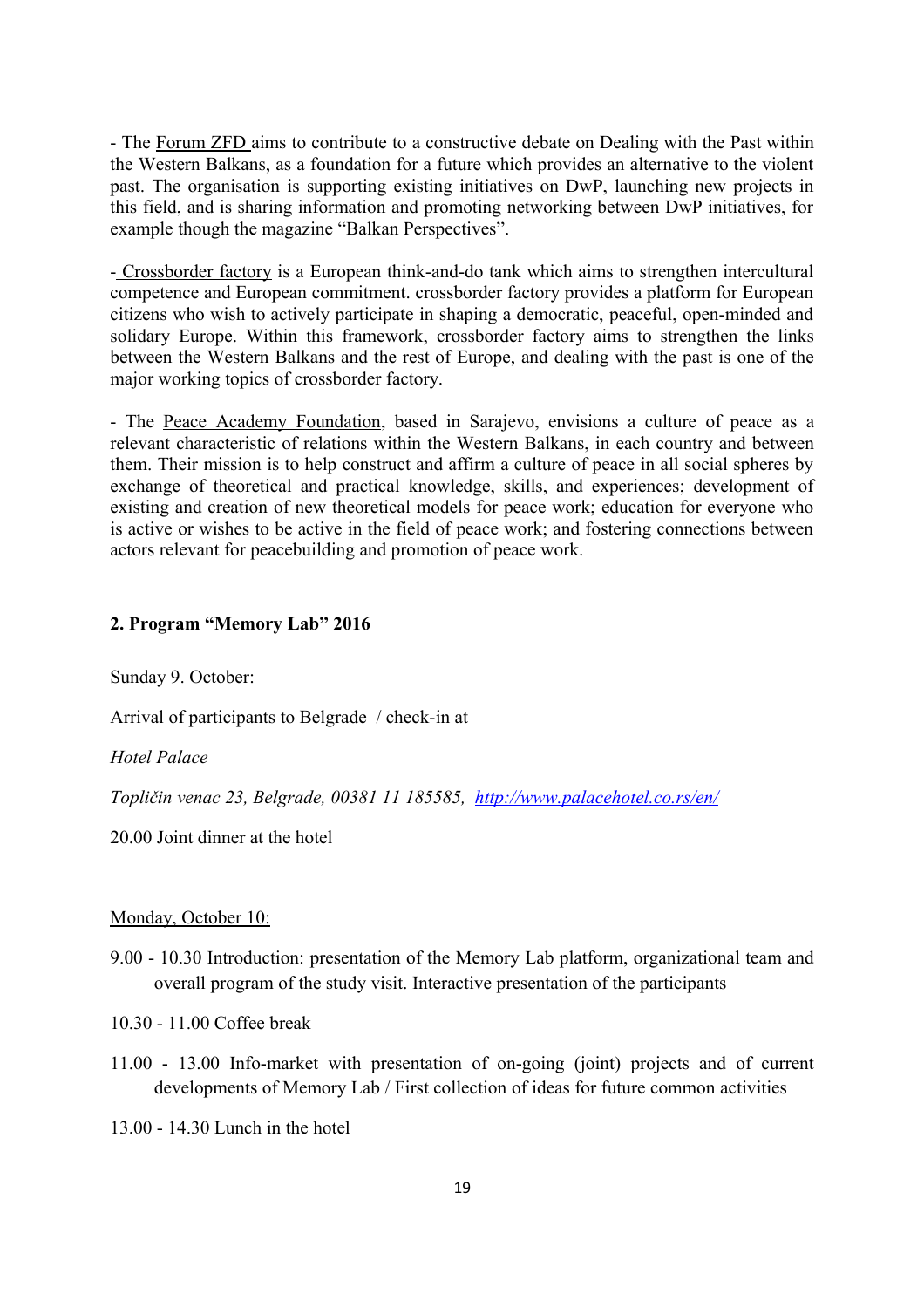14.30 - 16.00 "Told, untold and retold histories of Serbia": an introduction

Three presentations:

1. Overview of the contemporary history of Serbia, with a focus on the period from World War Two until today: Olga Manojlović-Pintar (Institute for Recent History of Serbia, Belgrade)

2. Current memorialization processes in Serbia concerning World War Two and Socialist Yugoslavia: Jelena Đureinović (Department of Eastern European History, Justus Liebig Universität Gießen, Germany)

3. Current memorialization processes in Serbia concerning the 1990s (the Miloševićregime and break-up wars of SFR Yugoslavia): Orli Fridman ((Faculty of Media and Communications [FMK] & School for International Training [SIT], Belgrade)

16.00 – 16.15 Coffee break

- 16.15-17.00 Discussion of issues raised during the presentations.
- 17.30 Walking, watching, noticing: Informal city walks in several groups from Knez Mihajlova Street to Slavia Square and recording history and memories.

19.30 Joint dinner

#### Tuesday, October 11:

7.45 Meeting in the hotel lobby, walking to the bus parking and travel by bus to Vojvodina.

Passing through Batajnica suburban area: Explanations about the development of this Belgrade suburban area and about the history of the Batajnica mass graves related to the Kosovo war in 1999

- 09.30 -11.30 Visit to the memorial site Syrmian / Sremski front related to the 1944/45 battles at the end of World War Two and guided tour at the museum.
- 11.30 12.30 Traveling to Novi Sad
- 12.30 14.00 Joint lunch in Novi Sad
- 14.00 15.30 Organized city walk about local history related to World War Two, Socialist Yugoslavia and the 1990s, with Bojan Krivokapić (CK 13 Novi Sad)

15.30 – 16.00 Coffee break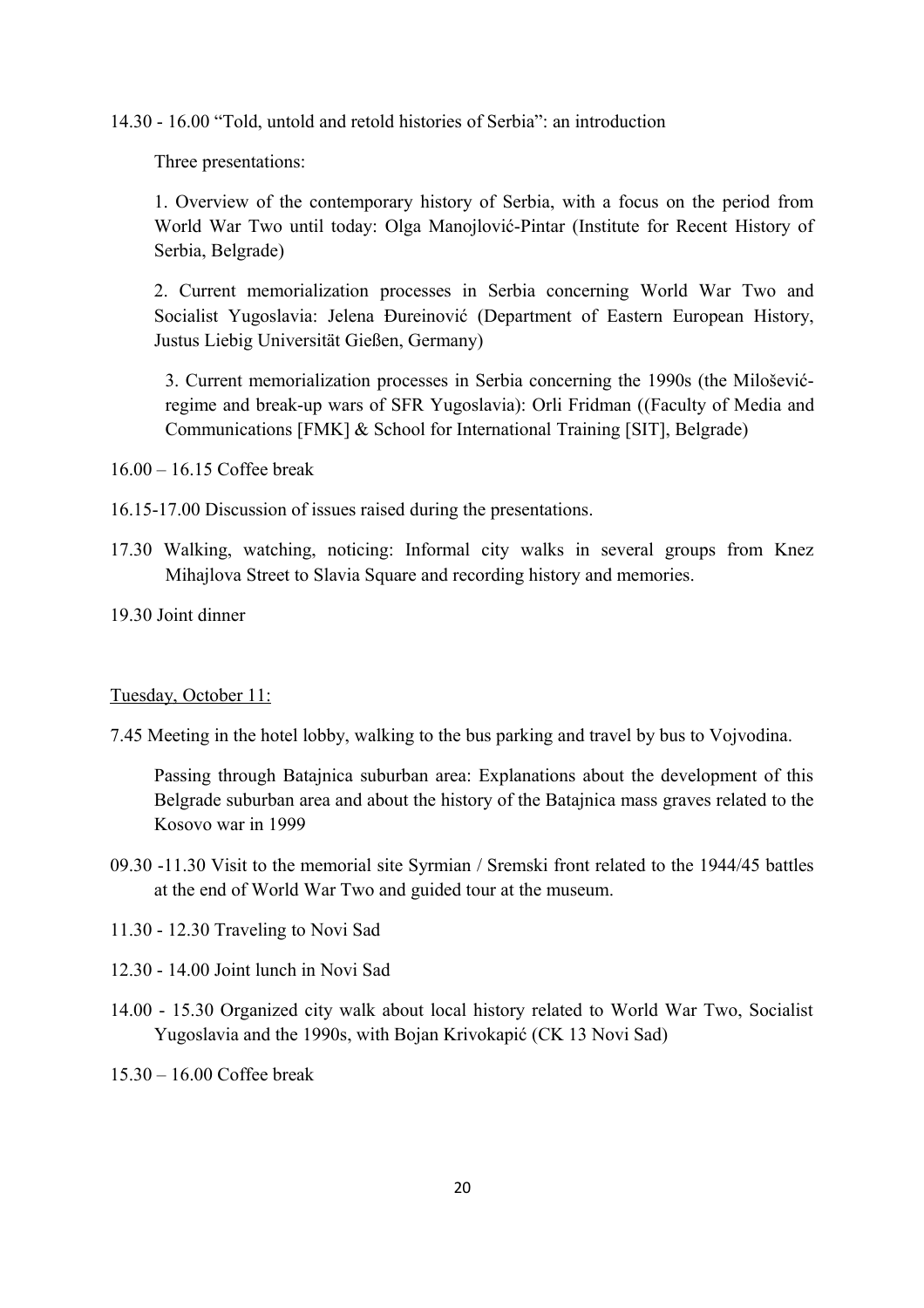- 16.00 17.30: Visit to CK 13 (local cultural center) and discussion with Jelena Dukaric (Vojvodina Civic Centre) about told, untold and retold histories related to the 1990s in Vojvodina, especially example forced army mobilizations and persecution of minorities:
- $17.45 18.30$ : Feedback about the day
- 18.30 20.30 Free time and dinner in the city
- 20.30 Departure to Belgrade

#### Wednesday, October 12:

- 8.45: Meeting in the hotel-lobby
- 9.00 13.00 On the trace of histories city walk in three parallel groups

First group: "Told, untold and retold histories of World War Two": Guided visit to the site of the former concentration camps Tupovske Supe and Staro Sajmište and to the Monument of Belgrade Liberators. Guide: Milovan Pissari, historian and member of the Forum for Applied History Belgrade

Second group: "Told, untold and retold histories of socialist Yugoslavia": Guided visit to the Museum of Yugoslav history and to the Federal Executive Council building. Guide: Ivan Manojlović, curator at the Museum of Yugoslav History

Third group: "Told, untold and retold histories of 1990s": Guided visit to different memory sites related to the Yugoslav break-up wars of the 1990s. Guides: Jasmina Lazović (Youth Initiative for Human Rights Serbia) and Tamara Šmidling (Peace Academy Foundation)

- 13.00 14.30 Lunch in the city within the three parallel groups
- 14.30 15.30 Preparation of city walk presentations
- 15.30 17.00 Presentations and discussion
- 17.30 18.15: Feedback-round about the day
- 18.15 18.45: Presentation of the documentary film about Memory Lab Junior, by Julie Biro
- 19.00: Joint dinner at the hotel

Thursday, October 13:

7.45 Meeting in the hotel lobby, walking to the bus parking and travel by bus to Kragujevac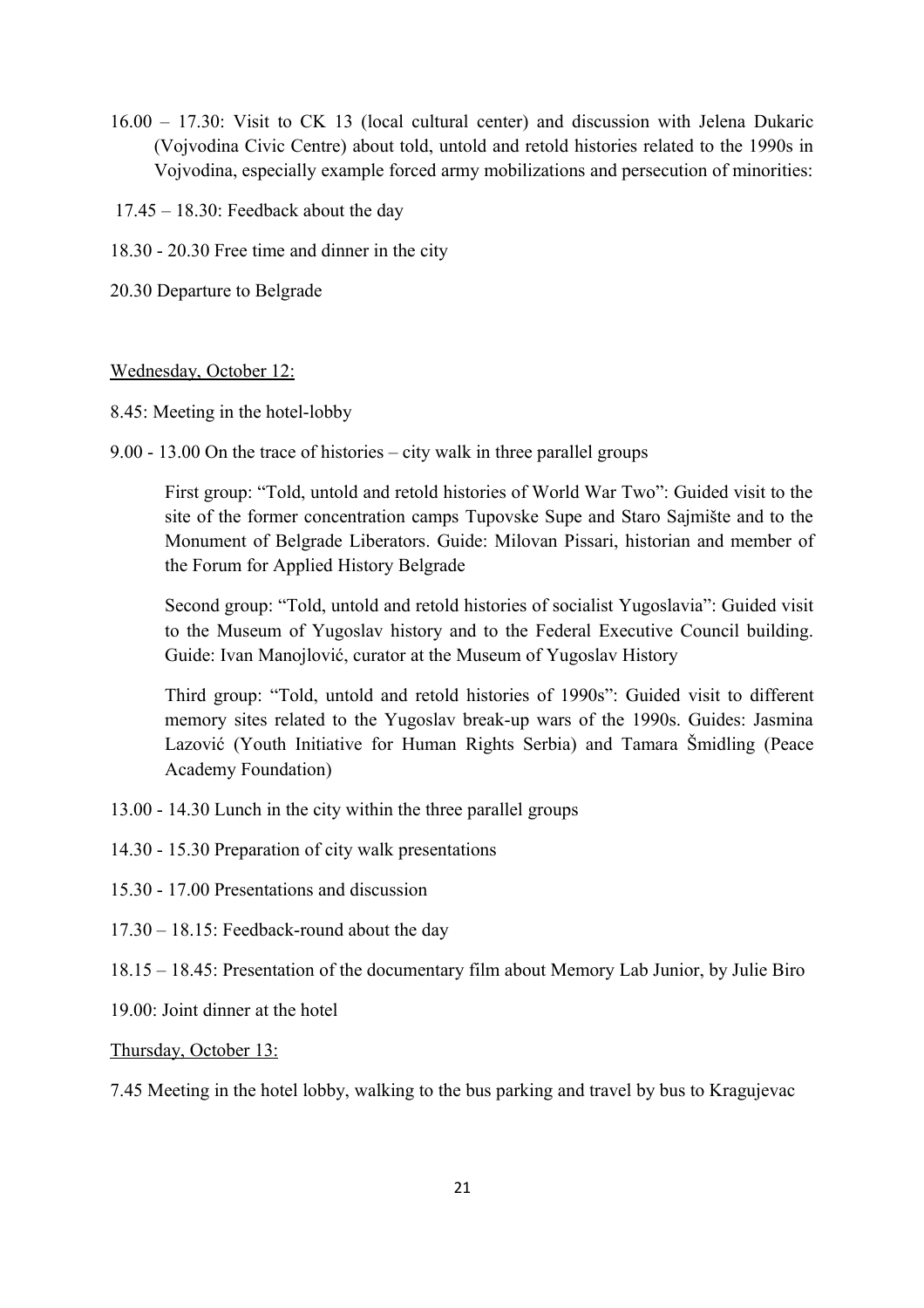- 10.00 13.00 Visit to the Memorial Park Kragujevac October (Šumarice), related to the execution of an estimated 3,000 men and boys of the town by the German occupation forces on October 21, 1941. Guide: Nenad Đorđević, historian
- 10.00 12.00: Visit of the Memorial park and guided tour in the Museum 21st October
- 12.15 13.00 Visit to the Museum of Weapon Factory in Kragujevac

13.15 - 14.30 Joint lunch

14.45 -16.00 Presentation of the C31's educational program "Museum of the Past for the Future".

- 16.00 17.00 Discussion with a representative of the Workers Union about the workers movements in Kragujevac especially in the 1990s
- 17.30 Departure to Belgrade

19.30 Arrival to Belgrade, free dinner

Friday, October 14:

- 09.00 09.45: Feedback-round about the day on Kragujevac
- 09.45 11.15: "Told, untold and retold histories in a European context":

Interactive-creative approach and reflection about told, untold and retold histories of Serbia, in comparison and connection with memorialization processes in other European countries and with personal experiences of participants of the group.

11.15 – 11.30: Coffee break

11.30 – 13.00: Continuation of the dialogue about joint activities and projects / creation of topic-groups

13.00 - 14.30 Lunch at the hotel

14.30 - 16.00 Evaluation of the program and perspectives for the future

 $16.00 - 20.00$ : Free time

20.00 Joint Farewell Dinner

Saturday, October 15:

Departure of participants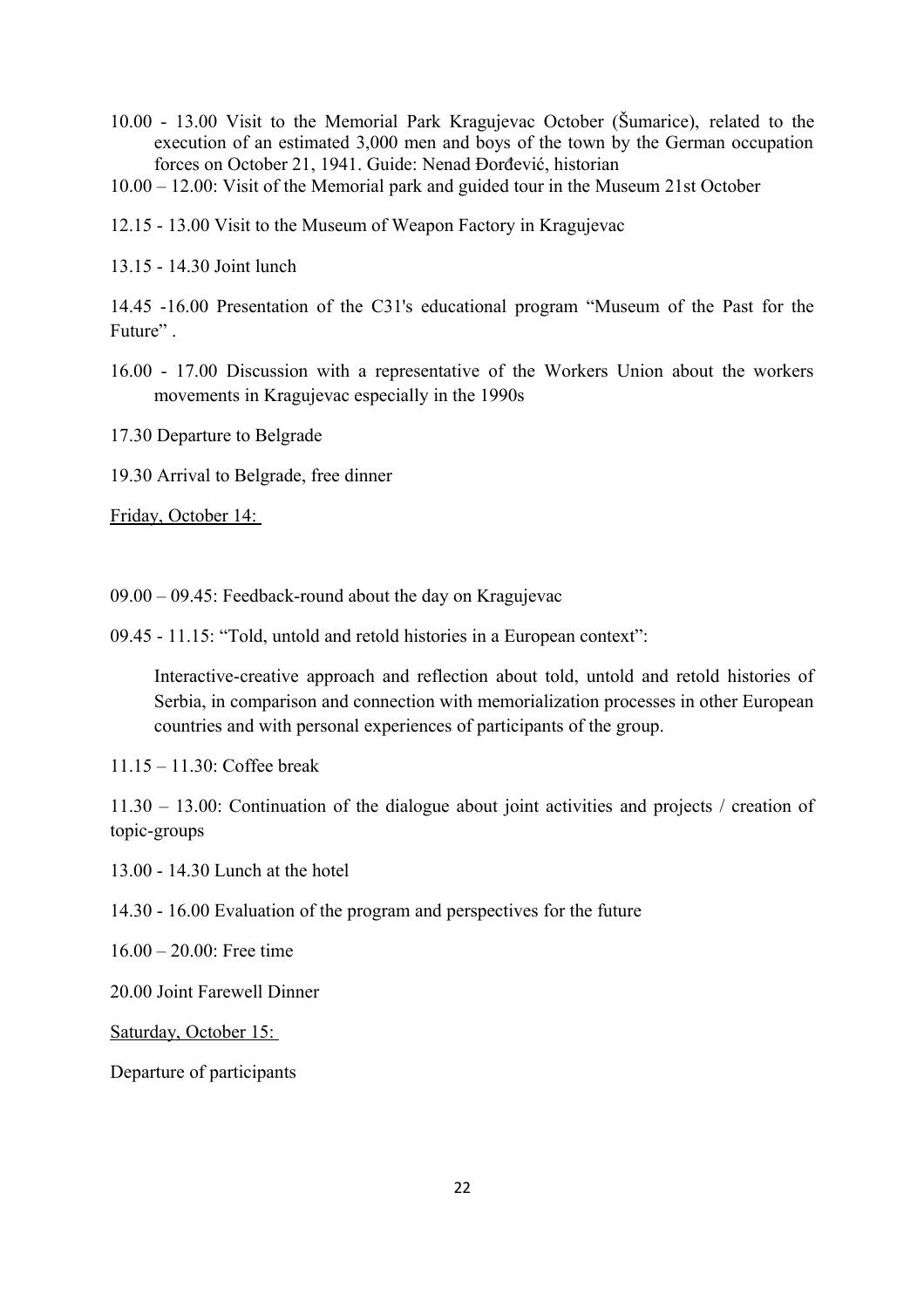| <b>First and last name</b><br>of participant | <b>Organization/Institution</b>                      | <b>Function</b>                              | <b>Town</b>           |
|----------------------------------------------|------------------------------------------------------|----------------------------------------------|-----------------------|
|                                              |                                                      |                                              |                       |
|                                              |                                                      |                                              |                       |
| <b>Srdjan Amet</b>                           | Association MIR - Skopje                             | Roma genocide expert                         | Skopje (MK)           |
| Maša Avramović*                              | C31 – Centre for the development of childrens rights |                                              |                       |
|                                              | culture; Department of Pedagogy, University of       | President of the organization, PhD candidate | Belgrade (SRB)        |
| <b>Gruia Badescu</b>                         | University of Oxford                                 | Departmental Lecturer                        | Oxford (UK)           |
| Tamara Banjeglav*                            | University of Rijeka                                 | Post-docotral research fellow                | Zagreb/Rijeka<br>(HR) |
| <b>Daniel Bernhardt</b>                      | Forum Civil Peace Service (forumZFD)                 | Project manager                              | Skopje (MK)           |
| <b>Julie Biro</b>                            |                                                      | Documentary film-maker                       | Paris (F)             |
| Ervin Blažević                               | Optimisti 2004 Kozarac                               | President                                    | Prijedor (BiH)        |
| Judith Brand*                                | Forum ZFD BiH                                        | Program Manager                              | Sarajevo (BiH)        |
| <b>Griet Brosens</b>                         | Belgium Nationals Institute for War veterans         | Historian, in charge of educational          |                       |
|                                              |                                                      | remembrance-projects                         | Brussels (BL)         |
| Slobodanka Dekić                             | Mediacentar Sarajevo                                 | Senior project coordinator                   | Sarajevo (BiH)        |
| <b>Amir Djuliman</b>                         |                                                      | Interpreter                                  | Sarajevo (BiH)        |
| <b>Mirsad Duratović</b>                      | Camp inmates association "Prijedor 92"               | Association president                        | Prijedor (BiH)        |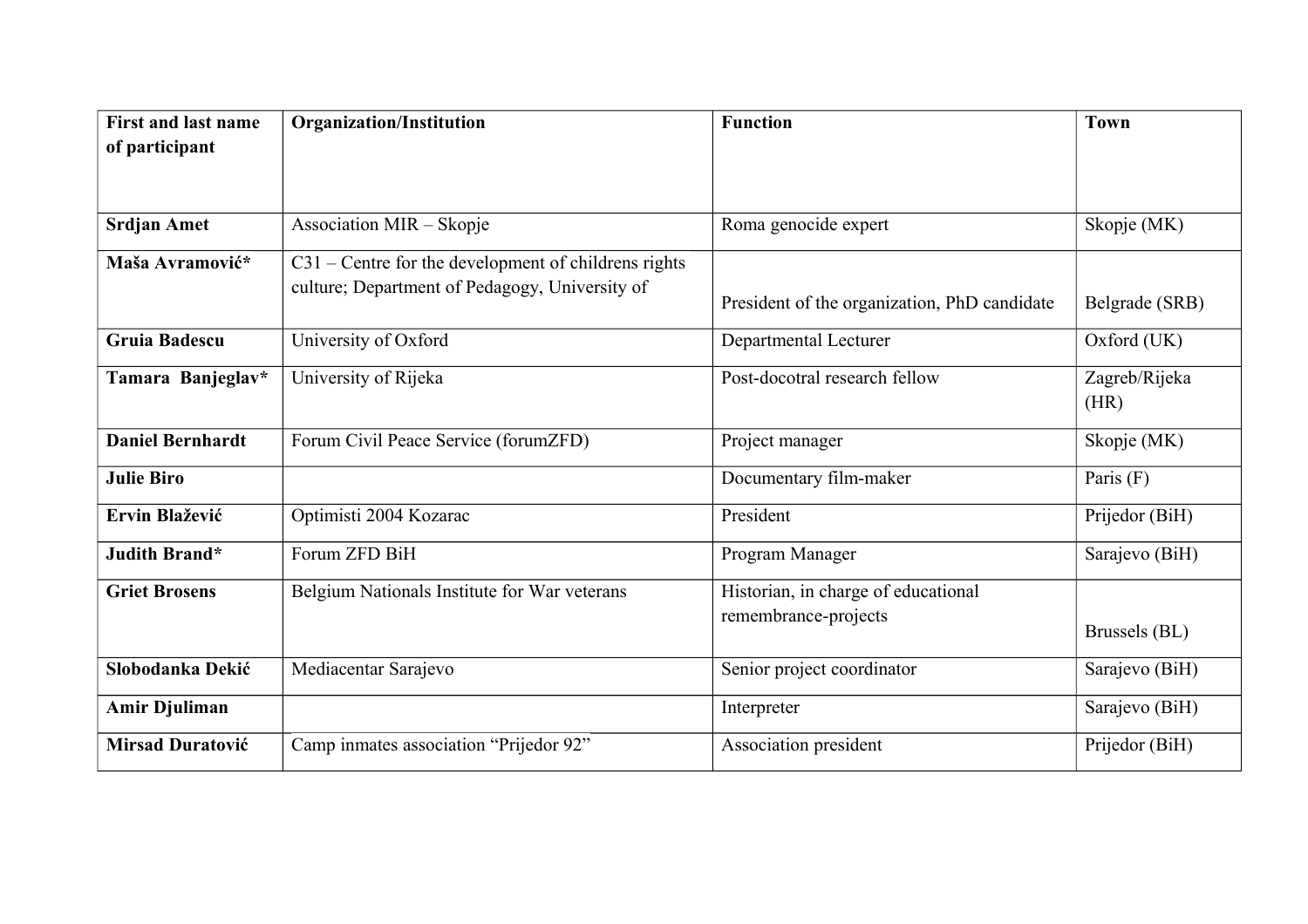| Erla Gjinishi             | <b>Alter Habitus</b>                                                                    | Associate                                             | Prishtina (KS)   |
|---------------------------|-----------------------------------------------------------------------------------------|-------------------------------------------------------|------------------|
| <b>Alain Gueraud</b>      | Altea-France                                                                            |                                                       | Limoges (F)      |
| <b>Miriam Hannig</b>      | Landesstelle für die nichtstaatlichen Museen in Bayern                                  | Research assistant                                    | Augusburg (D)    |
| Elma Hašimbegović         | Historical museum of BiH                                                                | Director                                              | Sarajevo (BiH)   |
| Nataša Jagdhuhn           | Europäisches Kolleg Jena, Historisches Institut                                         | Research associate and PhD candidate                  | Jena $(D)$       |
| <b>Steffen Jost</b>       | Max Mannheimer Study Center, Dachau                                                     | <b>Educational</b> assistant                          | Dachau (D)       |
| Rodoljub Jovanović        | University of Amsterdam; EUROCLIO (European<br><b>Association of History Educators)</b> | Tutor, researcher                                     | Amsterdam (NL)   |
| Dragana Latinčić          | City of Belgrade Museum                                                                 | Curator for educational and pedagogical<br>activities | Belgrade (SRB)   |
| Jasmina Lazović           | Youth Intiative for Human Rights Serbia                                                 | Coordinator of the Transitional Justice<br>Program    | Belgrade (SRB)   |
| Dražana Lepir             | Citizens' association 'Oštra nula'                                                      | Association president                                 | Banja Luka (BiH) |
| <b>Carine Leveque</b>     | ONAC National office for war veterans and war<br>victims                                | Memory and Communication Coordinator                  | Montpellier (F)  |
| <b>Oriol Lopez Badell</b> | European Observatory on Memories (EUROM)                                                | Coordinator                                           | Barcelona (S)    |
| Katja Lorenz              | Youth Initiative for Human Rights Croatia                                               | Intern                                                | Zagreb (HR)      |
| Ružica Marjanović         | Festival "Half way"                                                                     | Programme editor and festival founder                 | Užice (SRB)      |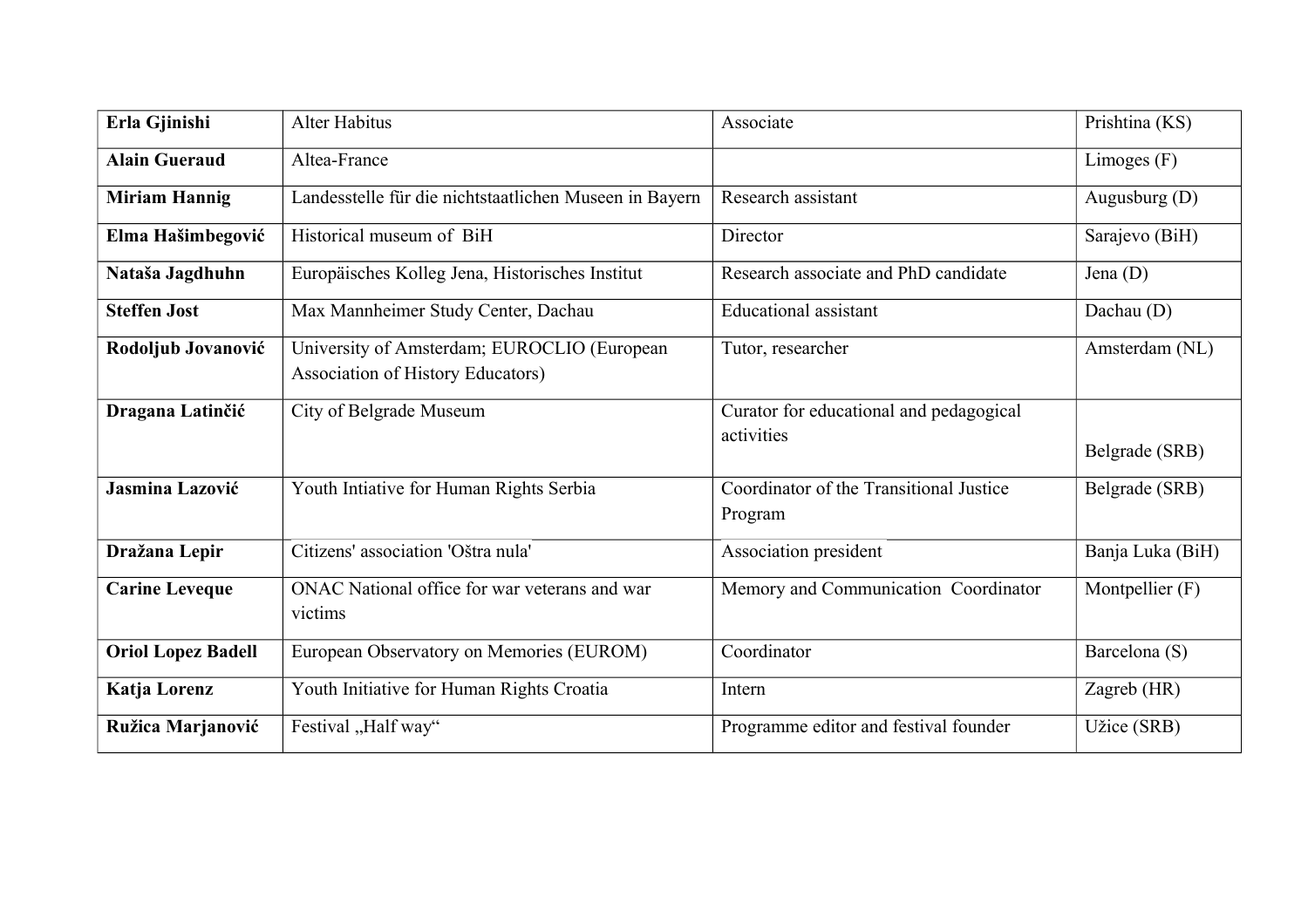| Alma Mašić*                      | Youth Initiative for Human Rights BiH                                                                                          | Director                                                                                                  | Sarajevo (BiH)                  |
|----------------------------------|--------------------------------------------------------------------------------------------------------------------------------|-----------------------------------------------------------------------------------------------------------|---------------------------------|
| <b>Christian Melka</b>           | National Education Academie d'Aix-Marseille and<br>Foundation of Camp des Milles-Remembrance and<br><b>Education Marseille</b> | counsellor of the President of the Foundation<br>Camp des Milles- Shoah Memorial Site-Aix-<br>en-Provence | Aix-en-Provence<br>(F)          |
| <b>Sven Milekić</b>              | Balkan Investigative Reporting Network (BIRN)                                                                                  | Jouranlist and researcher                                                                                 | Zagreb (HR)                     |
| Nicolas Moll*                    |                                                                                                                                | <b>Historian and Consultant</b>                                                                           | Sarajevo (BiH) /<br>Paris $(F)$ |
| <b>Frank Morawietz*</b>          | French-German Youth Office                                                                                                     | Special coordinator for the activities of OFAJ<br>in SEE                                                  | Berlin (D)                      |
| <b>Jacqueline Nießer</b>         | Institute for East and Southeast European Studies,<br>University of Regensburg                                                 | Researcher                                                                                                | Regensburg (D)                  |
| Ljubinka Petrović-               | University of Sarajevo, Department for German                                                                                  | Assistant professor for German language,                                                                  | Sarajevo (BiH)                  |
| <b>Ziemer</b>                    | language                                                                                                                       | theatre and cultural history                                                                              |                                 |
| <b>Edin Ramulić</b>              | Association of citzens of Prijedor "Izvor"                                                                                     | Vice president                                                                                            | Prijedor (BiH)                  |
| <b>Christian Savary</b>          | The Path of Memory                                                                                                             | History teacher                                                                                           | Coutances $(F)$                 |
| <b>Günter Schlusche</b>          | Berlin Wall Foundation                                                                                                         | Architect, Planner                                                                                        | Berlin (D)                      |
| Tamara Smidling*                 | Peace Academy Sarajevo                                                                                                         | activist and researcher                                                                                   | Sarajevo (BiH)                  |
| <b>Aleksandra</b><br>Stamenković | $C31$ – Centre for the development of childrens rights<br>culture                                                              | organization deputy-president                                                                             | Belgrade (SR)                   |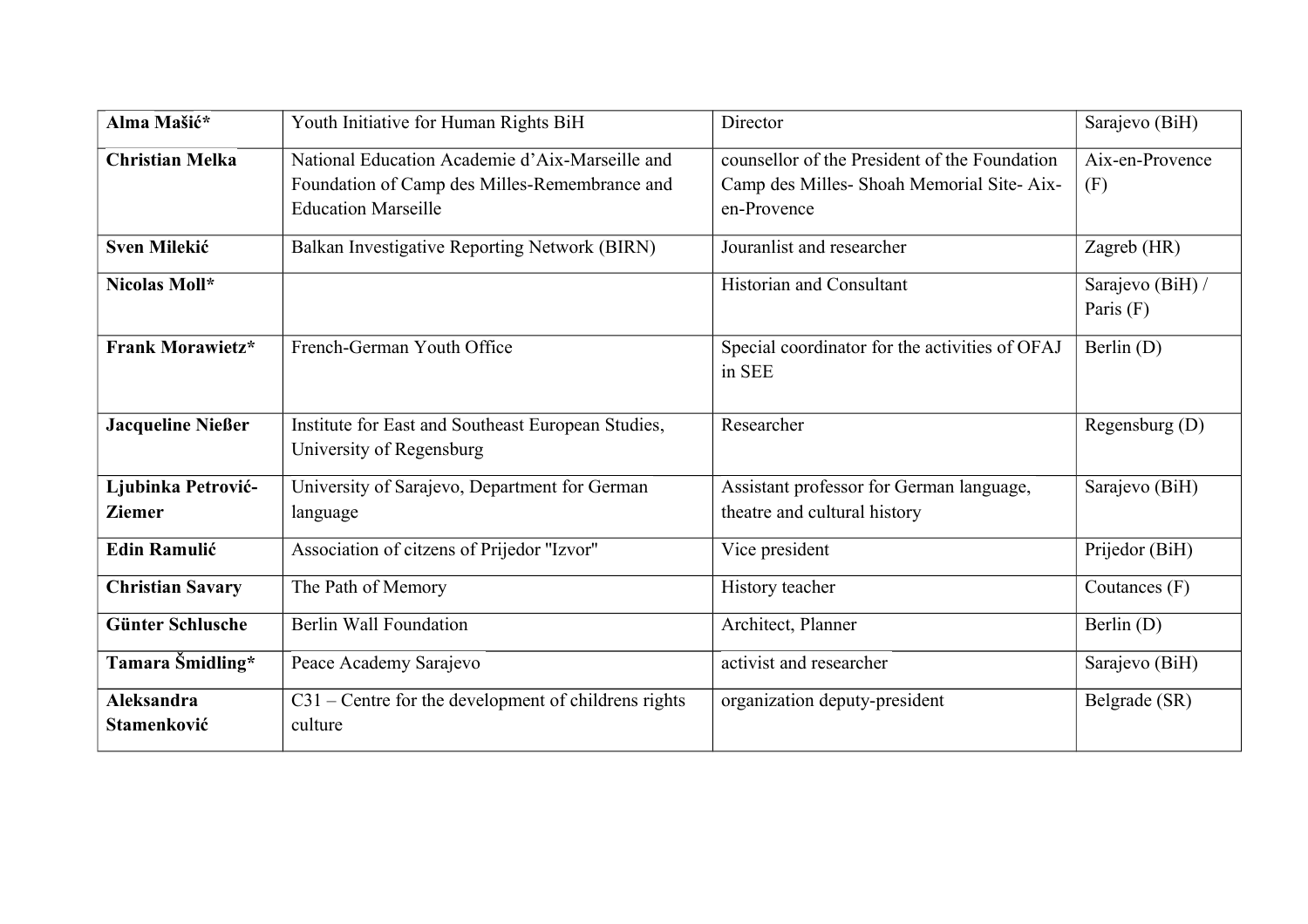| Aleksandar-Ivan          | Memorial centre 'Lipa remembers'            | curator intern                            | $Lipa$ (HR)     |
|--------------------------|---------------------------------------------|-------------------------------------------|-----------------|
| Tatić                    |                                             |                                           |                 |
| <b>Marjan Verplancke</b> | Kazerne Dossin, Memorial, Museum and        | Head of Education and Outreach            | Mechelen (BEL)  |
|                          | Documentation Centre on Holocaust and Human |                                           |                 |
|                          | Rights                                      |                                           |                 |
| <b>Goran Zorić</b>       | Youth centre "KVART"                        | executive director                        | Prijedor (BiH)  |
| <b>Tamara Zrnović</b>    | Helsinki Committee for Human Rights RS      | Coordinator of peace-building and dealing |                 |
|                          |                                             | with the past projects                    | Bijeljina (BiH) |

 $* =$  Member of the organization team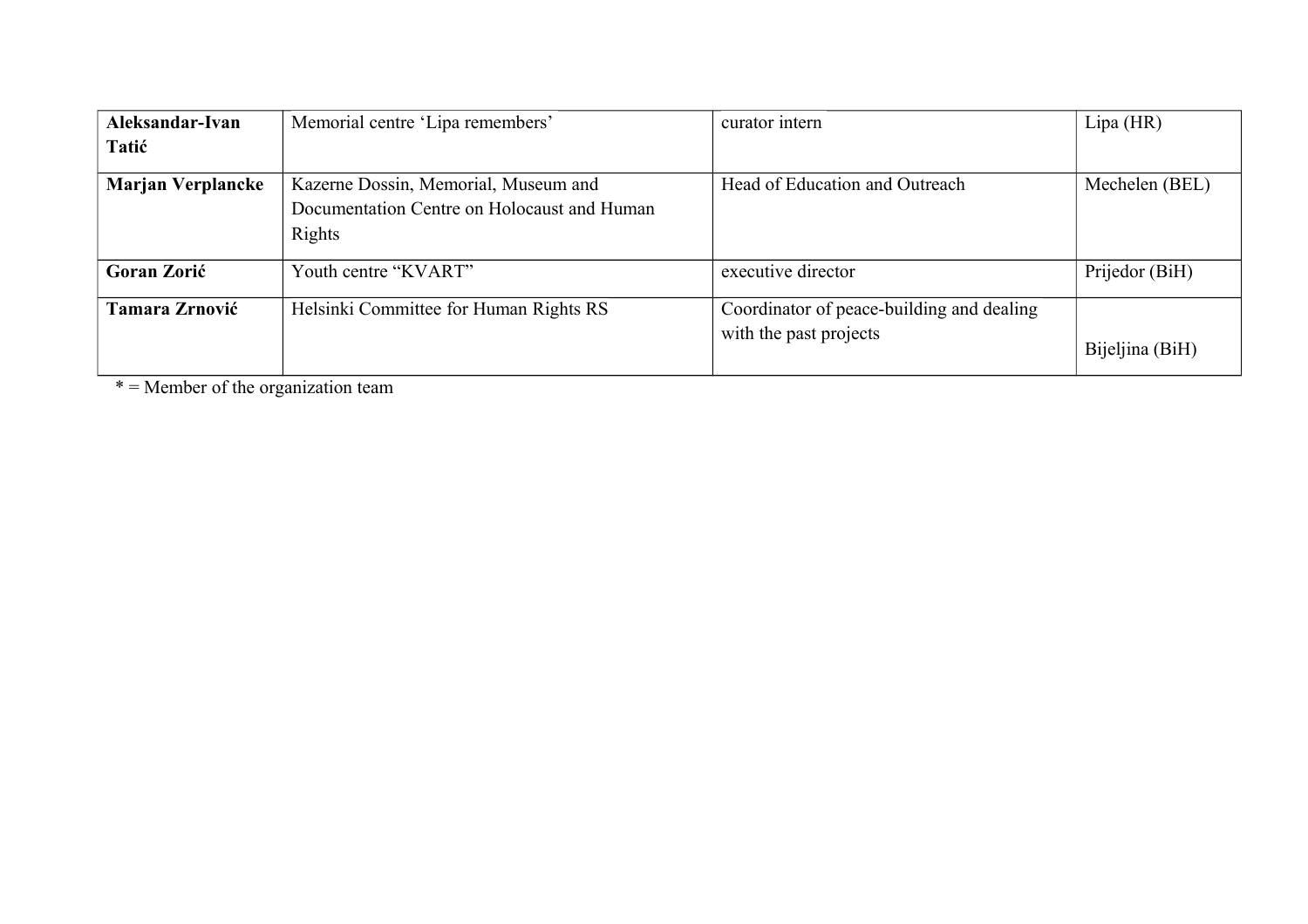## **4. Summaries of the topic-groups :**

## *1) Working title – "Factories and Communities – transformations"*

#### **Summary:**

The main idea is to establish research and activist program which will be open, inclusive and focused on the researching the changing roles of factories in various Bosnian, Croatian, Serbian, French communities.

From the examples of few Bosnian communities (Velika Kladuša, Foča) it appeared to be that big factories/companies from the socialist era still plays a critical role in the narratives of the local population, in spite of major transformation that these factories/communities have been through. These factories were the main economic resource for it's local communities, then some of them were transformed into atrocity sites during the 90's war, and after the war they were constituted as specific (although complex and multilayered) nostalgia sites.

The idea is to form different local teams which will research different cases, and organize and mobilize local community to create, use and share archives about the factory in the community.

We are completely aware that there are major differences in contexts but we think that we can communicate and learn from mutual sharing. Therefore, this is more idea for mid-term platform, than for one single project cycle.

#### **Current state of affairs / what are (possible) next steps concerning this project:**

First of all, we have to clarify who is still interested in this idea. The second step would be to decide upon methodology and probably to choose 2-3 cases as the pilot project.

**Contact person:** Tamara Šmidling, smidlingova@gmail.com,

#### **Involved persons:**

Tamara Banjeglav Elma Hasimbegovic Aleksandar Ivan Tatic Boba Dekic Ružica Marjanović Alain Gueraud Carine Leveque Rodoljub Jovanović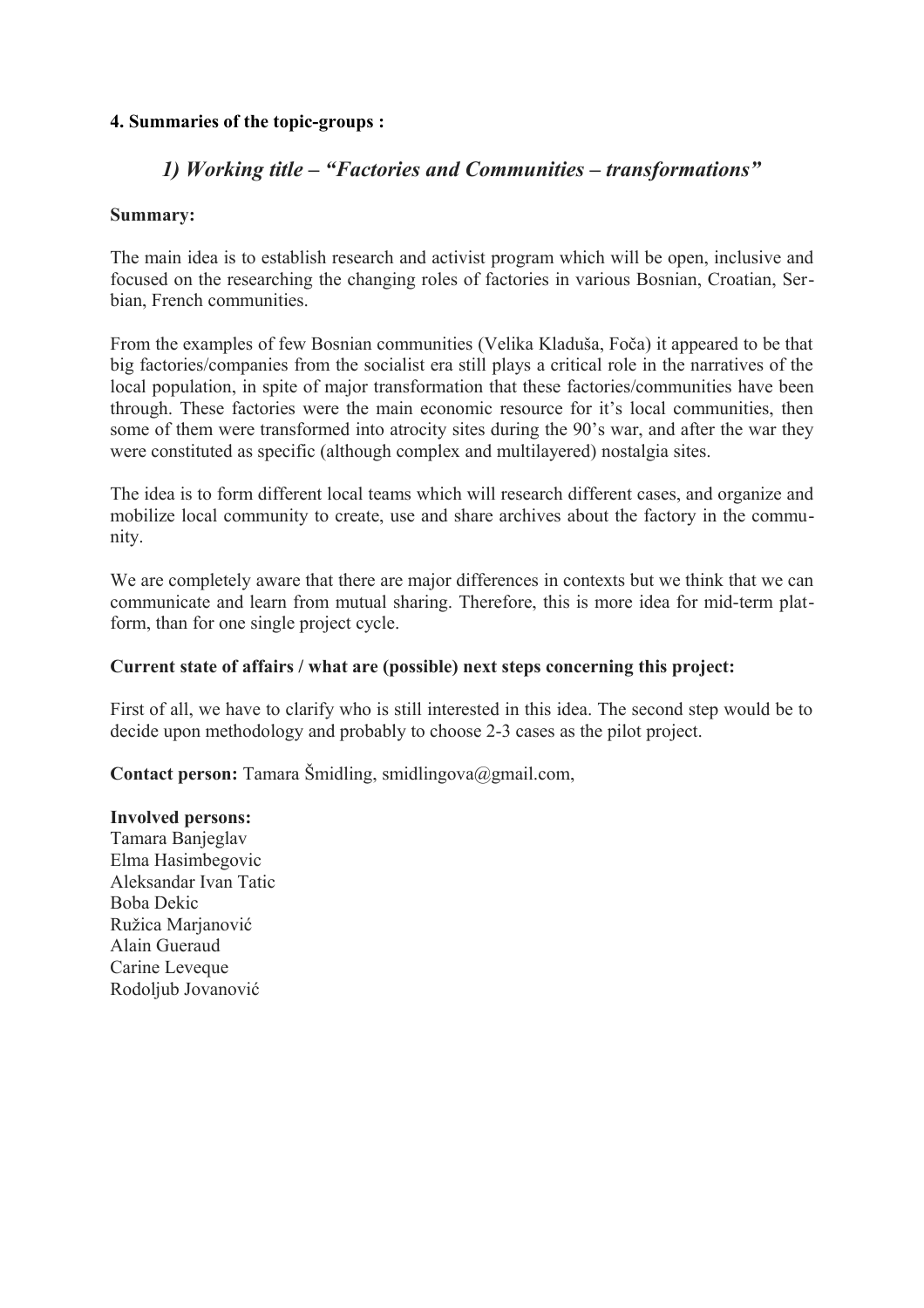## *2) SEE― YU ― MUSEUMS*



As a horizontal *link-up* of museum professionalists and individual researchers, *SEE ― YU ― MUSEUMS* encourages dialogue, discussion, exchange of knowledge and experiences. It is a *platform* of trust and self-awareness in the field of the museum community of South Eastern Europe, conceived as a meeting place, online archive / library / reference book, with the purpose to map the processes of the reconstruction/reconceptualization of memorial and historical museums, which are the successor museums of Yugoslav NOB (People`s Liberation War) museums and museums of revolution.

Current state of affairs:

- web page under construction<http://see-yu-museums.com/>(collection of 24 video lectures)
- mailing list [see-yu-museums@googlegroups.com](mailto:see-yu-museums@googlegroups.com)

What are (possible) next steps concerning this project?

Establishing the coordination team who will work on strategic plans for the further development of the platform and gathering of financial support for the achievement of the following, long-term, projects:

- **Reference book:** WWII memorial museums / memorial houses / memorial exhibitions after the dissolution of Yugoslavia with the subcategory *erased museums.*
- **Museums of revolution Revolution in museums**: research project/network: reevaluation of the museum collections; cooperation between former museums of this type (exhibitions, online archive, publications)
- **Museum & War:** "Fate" of the museums during the wars of the nineties (interviewing curators/witnesses)
- **E-Library**
- **Workshops**

Contact: Nataša Jagdhuhn - [jagdhuhn.natasa@gmail.com,](mailto:jagdhuhn.natasa@gmail.com) Research Associate – Europäisches Kolleg Jena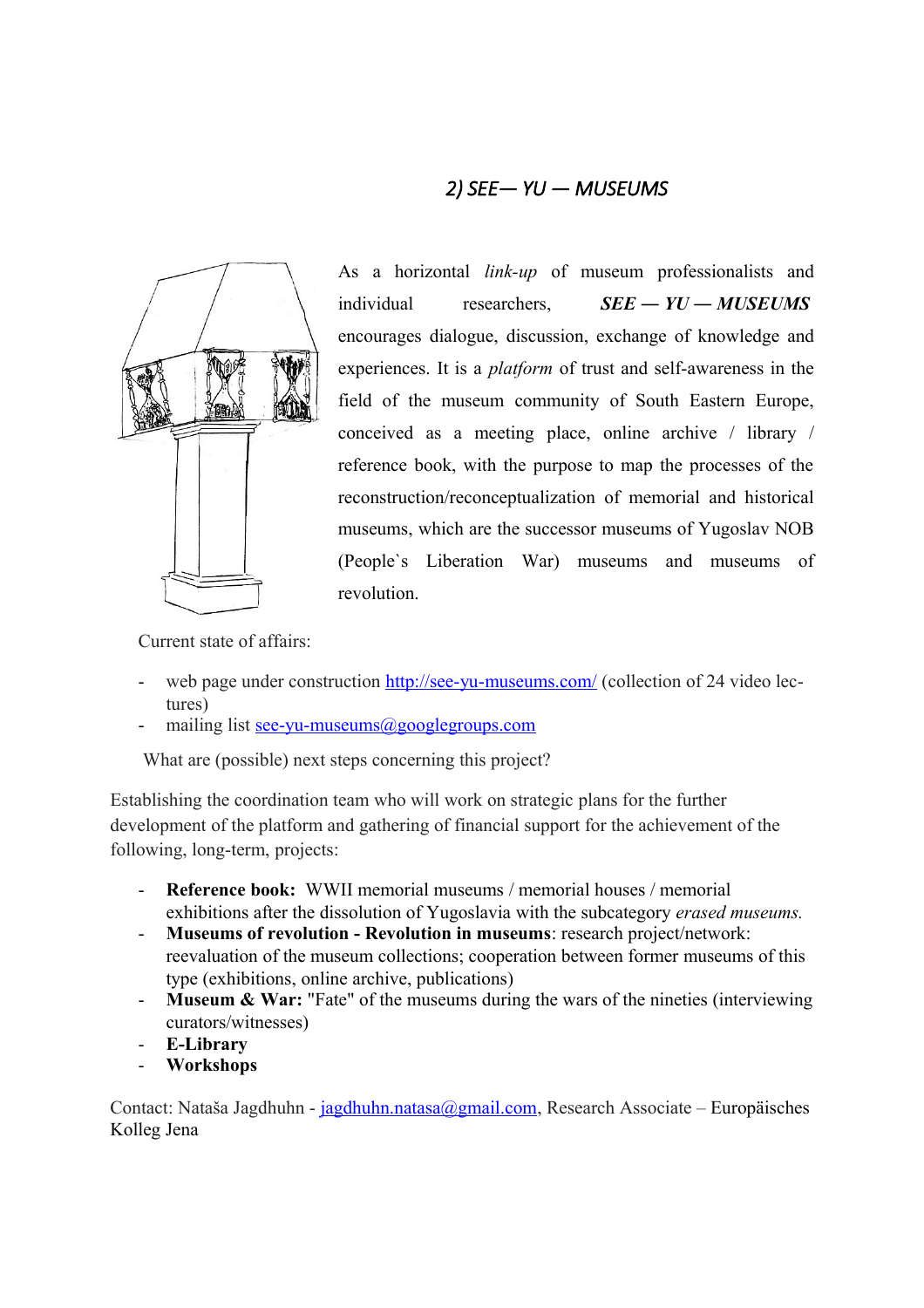## **3) Study visit of Belgian teachers to Bosnia and Herzegovina**

**Contact person:** Griet Brosens, [griet.brosens@warveterans.be](mailto:griet.brosens@warveterans.be)

## **Partner organizations**

- History Museum of Bosnia and Herzegovina (Elma Hašimbegović)
- Dossin Baracks (Marjan Verplancke)
- Belgian Institute for War Veterans (Griet Brosens)

In partnership with Prijedor '92 (Mirsad Duratović), and other local partners (e.g. Kvart, Srebrenica Memorial Center)

## **Who?**

10-15 teachers, preferably consisting of Dutch and French speaking persons.

## **When?**

Spring/or Autumn 2017

## **Why ?**

Offering to Belgian teachers from all Belgian communities a wider knowledge on recent Balkan history (1990's) so that they know what happened and why it happened. But also to give them opportunity to learn something about their own society and what it takes to co-exist in a "multi-society" (multi-lingual/ethnic/religious/cultural/…).

## **What?**

- Study trip that includes program in Sarajevo (2 days), Prijedor (1 day) and Srebrenica (1 day)
- **Topics to explore**: recent Balkan history (90's), history of BIH and Sarajevo as "Jerusalem of Europe" – living in multiethnic/multireligious society (pre-1992), Siege of Sarajevo 1992-1995, challenges of living in post-war society, role of education, war and conflict in history teaching and museums, Prijedor 1992, concentration camps, camp detainees' testimonies, challenges of living as a minority and with denial of the crimes, examples of good practices in dealing with the past and multiethnic cooperation, genocide in Srebrenica, memorialization of genocide and dealing with the past.

## **Current state of affairs:**

Marjan and Griet have talked to their bosses and both organizations are enthusiastic about the idea of this trip. Next step is to further determine the group, the period and the budget. Provisional/draft program has been made. Marjan and Griet will have a meeting at the end of November. They will be in touch with Elma.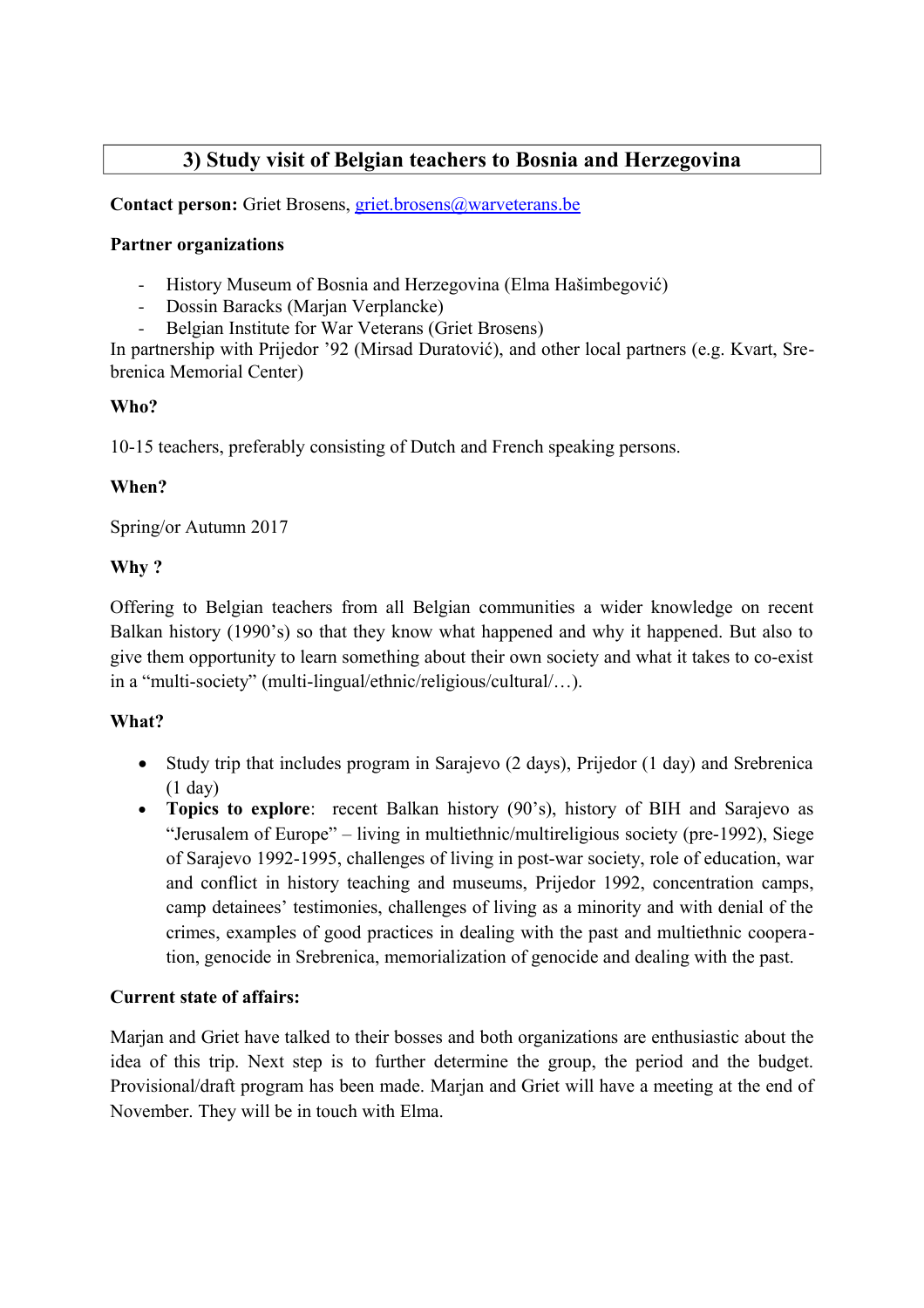## **4) Mechanisms/Processes from the Past - Points of Resistibility**

#### **Discussants:**

Jacqueline Nießer, Julie Biro, Ljubinka Petrovic-Ziemer, Rodoljub Jovanovic, Günther Schlusche, Srdjan Ahmet, Judith Brand

#### **Summary:**

The discussion first clarified the specific points of interest of the participants and collected several points to define the approach/question they are interested in:

- learning lessons from the past for the future (as e.g. laid out in Masa's presentation on C31's work): 'The Past for the Future'

- focus not (only)on crimes against humanity/conflict/genocide but look at principles of humanity, points of resistance: 'Culture of Resistance' (or: Culture of exclusion/inclusion)

- concept of "Eigensinn"

The group concluded that in the area of Dealing with the the past, a shift of paradigm might be useful - instead of starting to deal with the "end"/outcome (e.g. genocide), Dealing with the Past should deal with mechanisms, with processes that paved the way and emphasize the importance of dialogue, values, and a culture/spaces of dissent

## **Proposals for further engagement:**

- collect material/publications on this topic/question (mapping of existing research, initiatives, activities)

- create platform on ML website/use ML as hub? - for exchange of material and ideas

- workshop, meeting, visiting of concrete projects were mentioned as possible future activity, but not further detailed